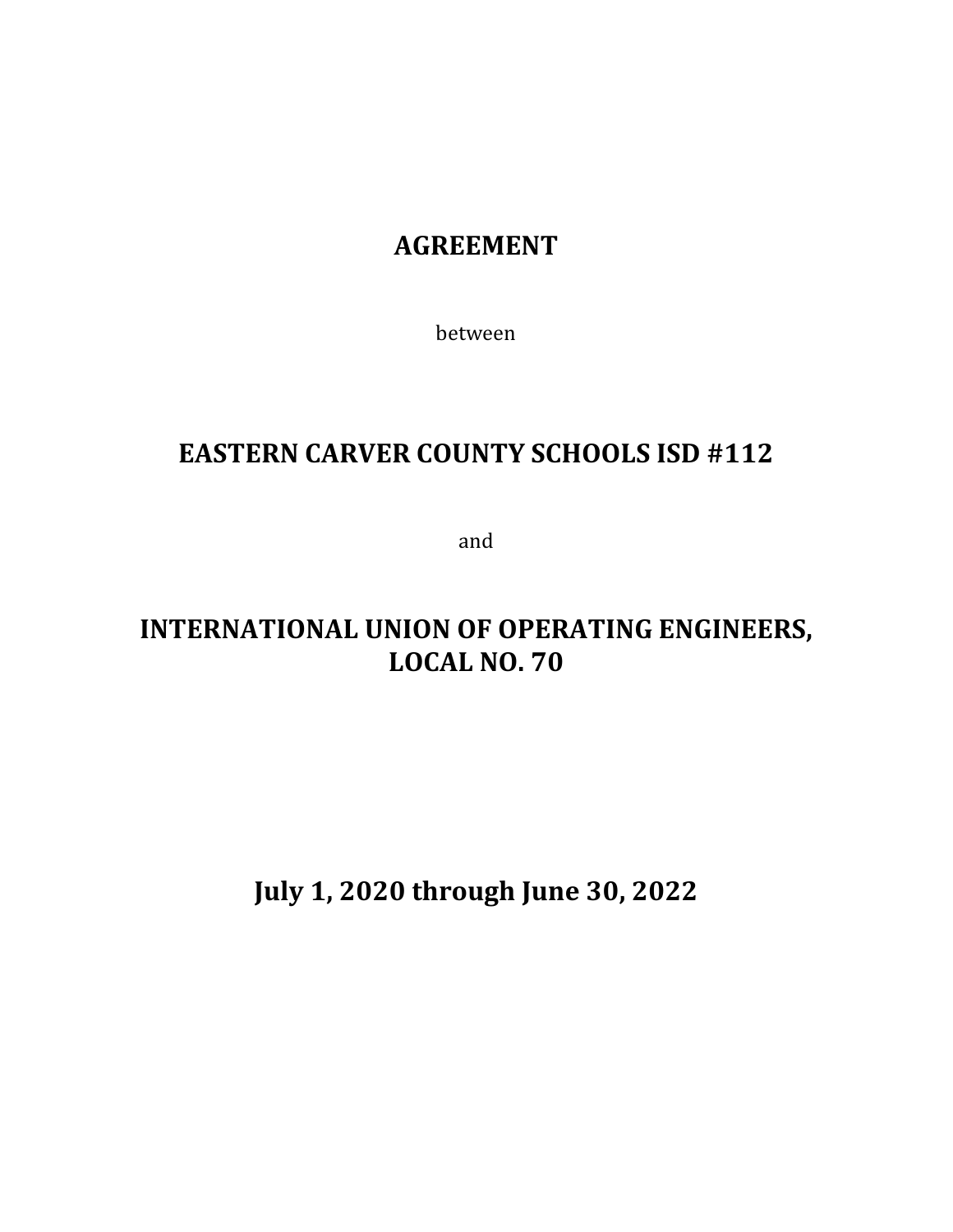## **TABLE OF CONTENTS**

| ARTICLE II - RECOGNITION OF EXCLUSIVE REPRESENTATIVE 3        |  |
|---------------------------------------------------------------|--|
|                                                               |  |
|                                                               |  |
|                                                               |  |
|                                                               |  |
|                                                               |  |
|                                                               |  |
|                                                               |  |
|                                                               |  |
| ARTICLE XI - VACANCIES/POSTINGS/HIRING/PROBATIONARY PERIOD 23 |  |
|                                                               |  |
|                                                               |  |
| ARTICLE XIV - SEVERANCE PAY INSURANCE GROUP ELIGIBILITY AT    |  |
|                                                               |  |
|                                                               |  |
|                                                               |  |
|                                                               |  |
|                                                               |  |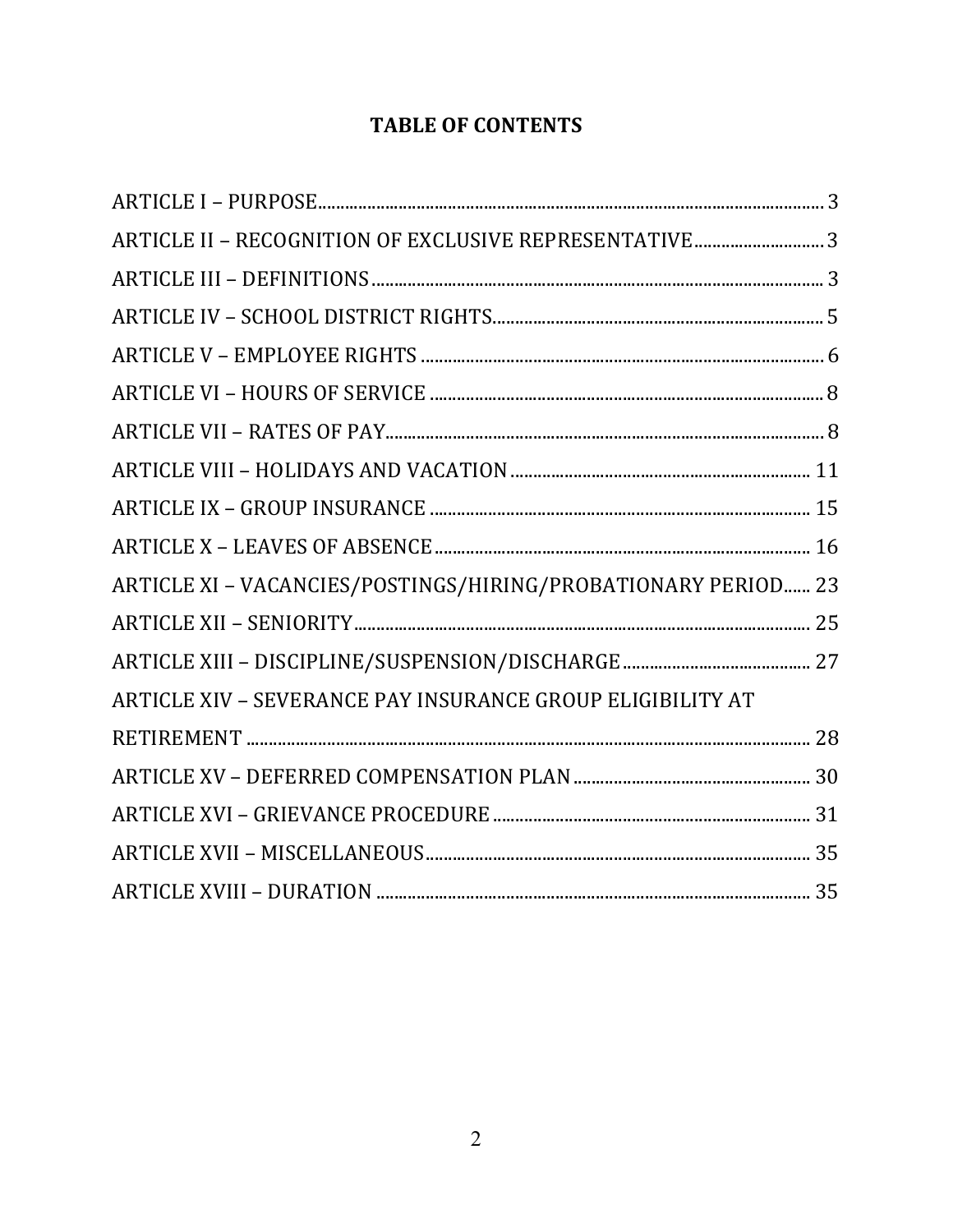## **ARTICLE I – PURPOSE**

This Agreement is entered into between the Independent School District 112, Chaska, Minnesota, hereinafter referred to as the District or School District, and the International Union of Operating Engineers, Local No. 70, hereinafter referred to as the exclusive representative, pursuant to and in compliance with the Public Employment Labor Relations Act of 1971, as amended, hereinafter referred to as the P.E.L.R.A., to provide the terms and conditions of employment for custodial and maintenance employees for the duration of this Agreement.

## **ARTICLE II - RECOGNITION OF EXCLUSIVE REPRESENTATIVE**

Section 1. Recognition. In accordance with the P.E.L.R.A., the School District recognizes the International Union of Operating Engineers, Local No. 70, as the exclusive representative for custodial and maintenance employees employed by the School District , which exclusive representative shall have those rights and duties as prescribed by the P.E.L.R.A. and as described in this Agreement.

Section 2. Appropriate Unit. The exclusive representative shall represent all such employees of the School District contained in the appropriate unit as defined in ARTICLE III, Section 2, below and the P.E.L.R.A., and in certification by the Commissioner of the Bureau of Mediation Services (BMS).

## **ARTICLE III – DEFINITIONS**

Section 1. Terms and Conditions of Employment. The term, "terms and conditions of employment," shall mean the hours of employment, the compensation therefore including fringe benefits except retirement contributions or benefits, other than School District payment of or contributions to, premiums for group insurance coverage of retired employees or severance pay, and the School District's personnel policies affecting the working conditions of employees. "Terms and conditions of employment" is subject to the provisions of the P.E.L.R.A.

Section 2. Description of Appropriate Unit. For purposes of the Agreement, the term "appropriate unit" shall mean all persons in the appropriate unit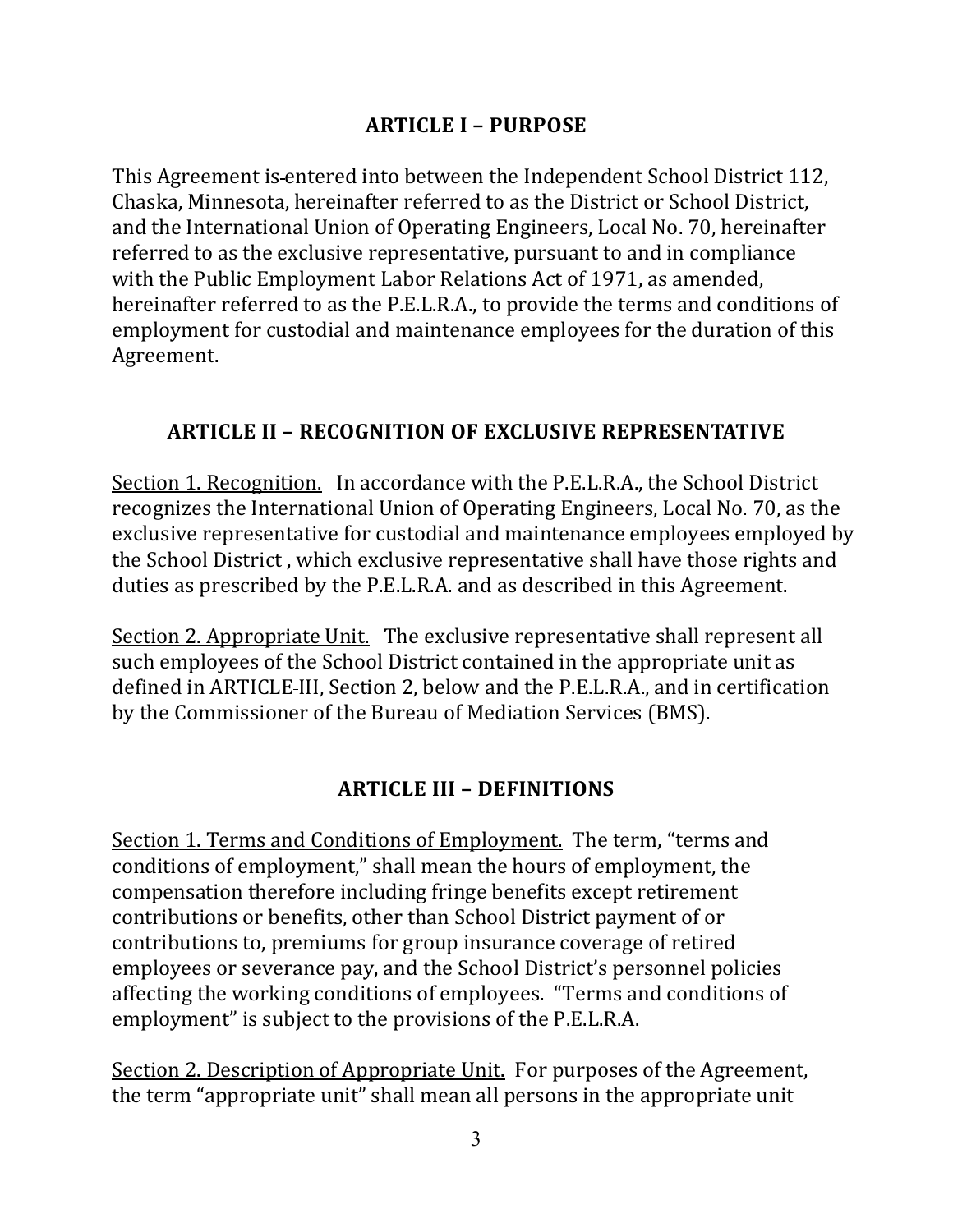employed by the School District in such classification excluding the following: confidential employees, supervisory employees, essential employees, parttime employees whose services do not exceed the lessor of thirty five percent (35%) of the normal work week in the employees bargaining unit or 14 hours per week, employees who hold positions of a temporary or seasonal character for a period not in excess of sixty-seven (67) working days in a calendar year unless those positions have already been filled in the same calendar year and the cumulative number of days in the same position by all employees exceeds sixty-seven (67) calendar days in that year, and emergency employees.

#### Section 3. Full-Time Employees.

Subd. 1. For the purposes of benefits, an-employee is considered fulltime if he/she works in a regular full-year position for thirty (30) to forty (40) hours per week.

Subd. 2. A regular work week shall consist of five (5) consecutive days and eight (8) hours per day exclusive of designated lunch periods. For head custodians a regular work week shall consist of five (5) consecutive days and eight (8) hours per day inclusive of a lunch period.

## Section 4. Part-Time Employees.

Subd. 1. For the purposes of benefits, an employee is considered parttime if he/she works in a regular part-time position less than thirty (30) hours per week. This employee shall earn vacation, holidays and sick leave on a pro-rata basis as the requirements of each are met.

Subd. 2. The School District reserves the right to employ such employees as it deems necessary or desirable on a part-time basis.

Section 5. Temporary Employees. The School District may employ temporary employees subject to terms of the P.E.L.R.A.

Section 6. Years of Service. The term "years of service," shall mean the number of years of uninterrupted service to the School District by the employee commencing with the first day of July closest to the employee's beginning date of employment in a classification covered by this Agreement.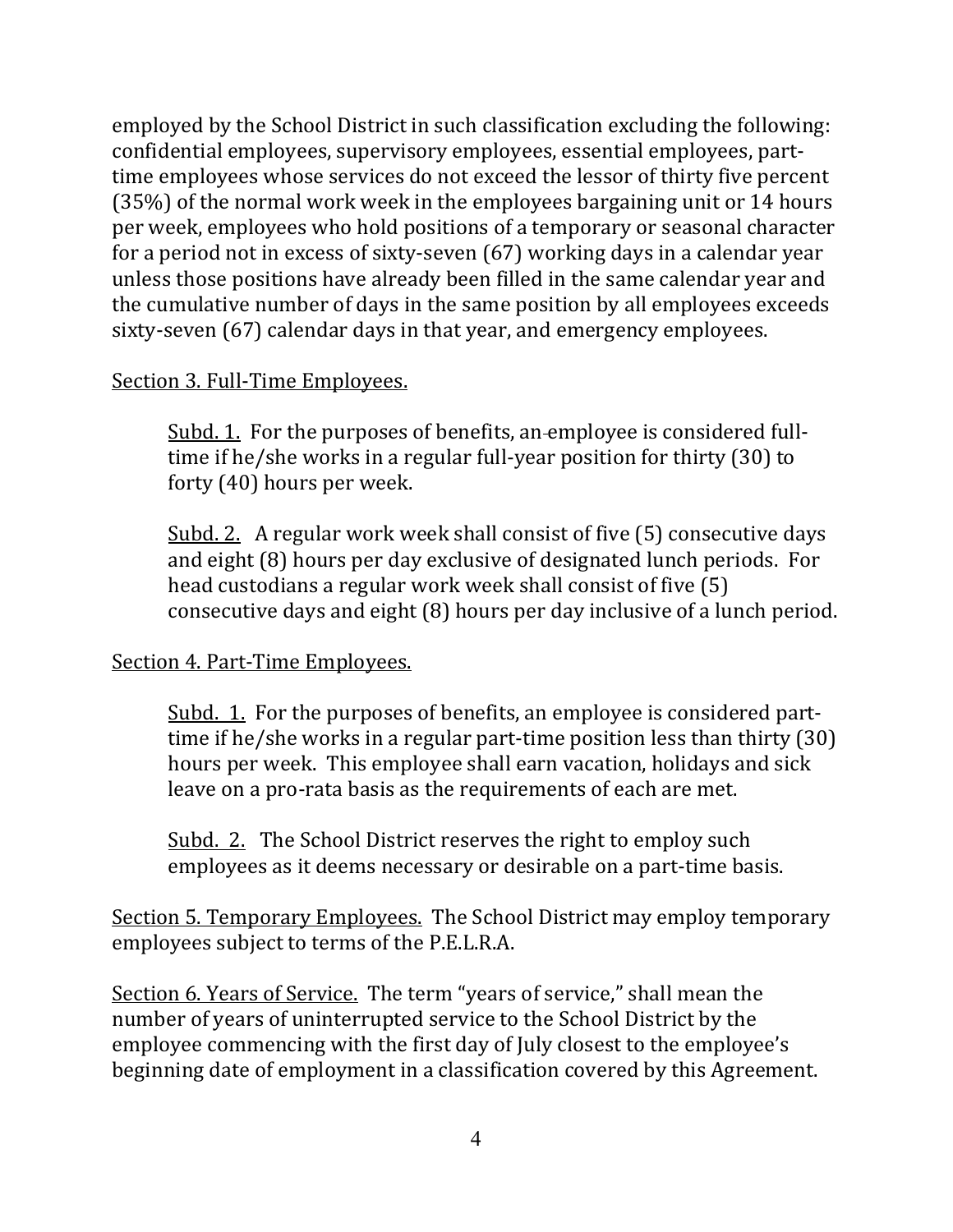Section 7. Other Terms. Terms not defined in this Agreement shall have those meanings as defined by the P.E.L.R.A.

## **ARTICLE IV – SCHOOL DISTRICT RIGHTS**

Section 1. Inherent Managerial Rights. The exclusive representative recognizes that the School District is not required to meet and negotiate on matters of inherent managerial policy, which include, but are not limited to, such areas of discretion or policy as the functions and programs of the employer, its overall budget, utilization of technology, the organizational structure and selection and direction and number of personnel.

Section 2. School Board Responsibilities. The exclusive representative recognizes the right and obligation of the School Board to efficiently manage and conduct the operation of the School District within its legal limitations and with its primary obligation to provide educational opportunities for the students of the School District.

Section 3. Effect of Rules, Regulations, Directives, and Orders. The exclusive representative recognizes that all employees shall perform the services and duties prescribed by the School District and shall be subject to School Board rules, regulations, directives, and orders, issued by properly designated officials of the school district. The exclusive representative also recognizes the right, obligation, and duty of the School Board and its duly designated officials to promulgate rules, regulations, directives and orders from time to time as deemed necessary by the School Board insofar as such rules, regulations, directives and orders are consistent with the terms of this Agreement.

Section 4. Reservation of Managerial Rights. The foregoing enumeration of rights and duties shall not be deemed to exclude other inherent management rights and managerial functions not expressly reserved in this Agreement, and all management rights and managerial functions not expressly delegated in this Agreement are reserved to the School District.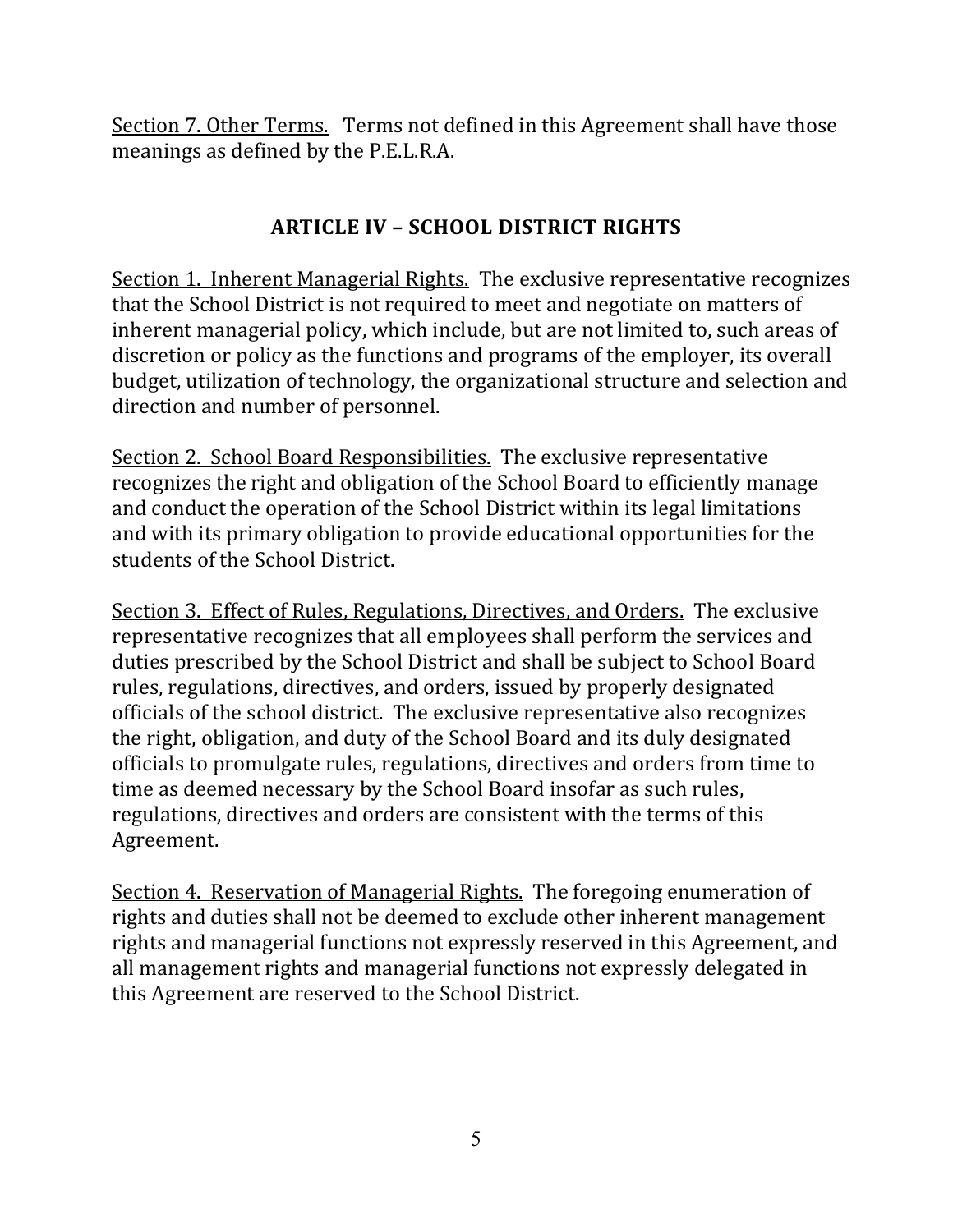### **ARTICLE V – EMPLOYEE RIGHTS**

Section 1. Right to Views. Pursuant to the P.E.L.R.A. nothing contained in this Agreement shall be construed to limit, impair or affect the right of any employee or his/her representative to the expression or communication of a view, grievance, complaint, or opinion on any matter related to the conditions or compensation of public employment or their betterment, so long as the same is not designed to and does not interfere with the full, faithful, and proper performance of the duties of employment or circumvent the rights of the exclusive representative.

Section 2. Right to Join. Pursuant to the P.E.L.R.A. employees shall have the right to form and join labor or employee organizations, and shall have the right not to form and join such organizations. Employees in an appropriate unit shall have the right, by secret ballot, to designate an exclusive representative for the purpose of negotiating grievance procedures and the terms and conditions of employment for such employees.

Section 3. Request for Dues Check Off. Pursuant to P.E.L.R.A. employees shall have the right to request and be allowed dues check off for the employee organization of their selection, provided that dues check off and the proceeds thereof shall not be allowed any employee organization that has lost its right to dues check off pursuant to the P.E.L.R.A. Upon receipt of a properly executed authorization card of the employee involved, the School District will deduct from the employee's paycheck the dues that the employee has agreed to pay to the employee organization during the period provided in said authorization. Deductions shall be made each month and transmitted to the designated organization together with a list of names of the employees from whom deductions were made. Initiation fees, dues and other assessments shall commence thirty-one (31) days from the date of employment.

The School District will notify the exclusive representative's office, within thirty (30) calendar days, of any new employees to the bargaining unit. This notice will include the new employee's name, home mailing address, the number of hours working per week/school year and hourly rate of pay. The School District will also notify the exclusive representative of any employee terminating his/her employment with the School District.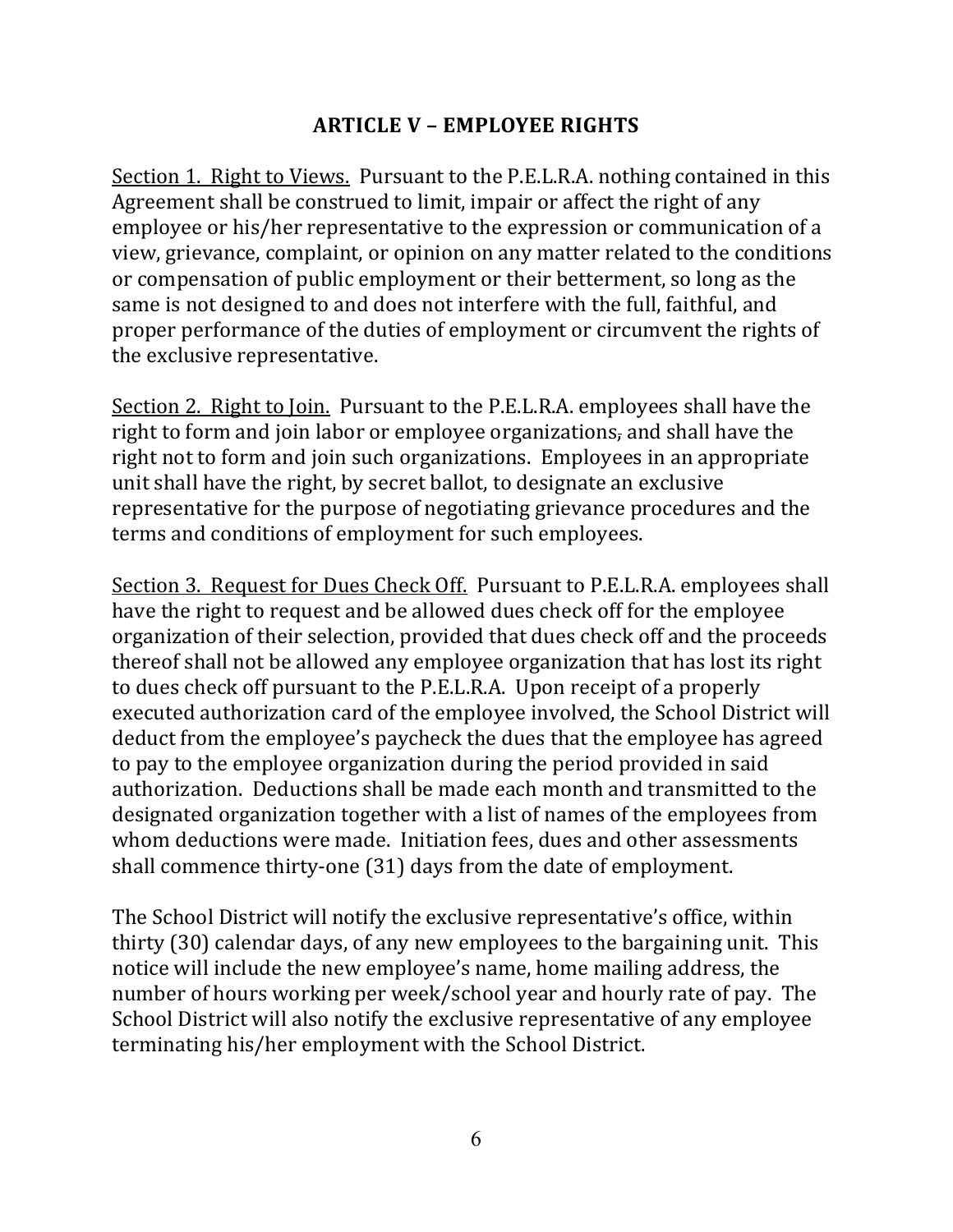Section 4. Lay-off/Reduction of Hours Procedures. When reducing the work force, the School District will use the following procedure.

Subd. 1. The School District will identify the position (s) being terminated and will notify all members of the employee group.

Subd. 2. The employee (s) whose position (s) is affected by the reduction shall have the right to replace the least senior employee in the same or lower job classification provided the employee is qualified for the position selected.

Subd. 3. Employees laid off because of a reduction in the work force will be placed on a recall list for one (1) year. A one (1) year extension is available upon receipt of a request by certified mail of an employee's desire for such extension prior to the expiration of the first year. Such extension requests shall be sent to the School District Human Resources Administrative Office. Employees with recognized seniority in the School District will be granted the right to recall.

Subd. 4. Employees will be recalled in the inverse order of lay-off. If the employee chooses not to accept an available full-time position, the employee will be officially terminated with no right of recall.

Subd. 5. Notification of recall shall be by certified mail, return receipt requested, to the last known address of the employee being recalled. The employee shall be responsible to provide address changes to the School District Human Resources Administrative Office. The employee must respond, in writing, to the recall offer within seven (7) calendar days. The date of return to work shall be at least fourteen (14) calendar days from the date the employee responds to the notice of recall.

Subd. 6. Employees who fail to respond, in writing, or fail to report to work shall waive their rights to reemployment.

Subd. 7. The School District reserves the right to require a physical examination, at School District expense prior to reemployment of an employee on the recall list in order to determine that the employee is physically able to perform the required job tasks.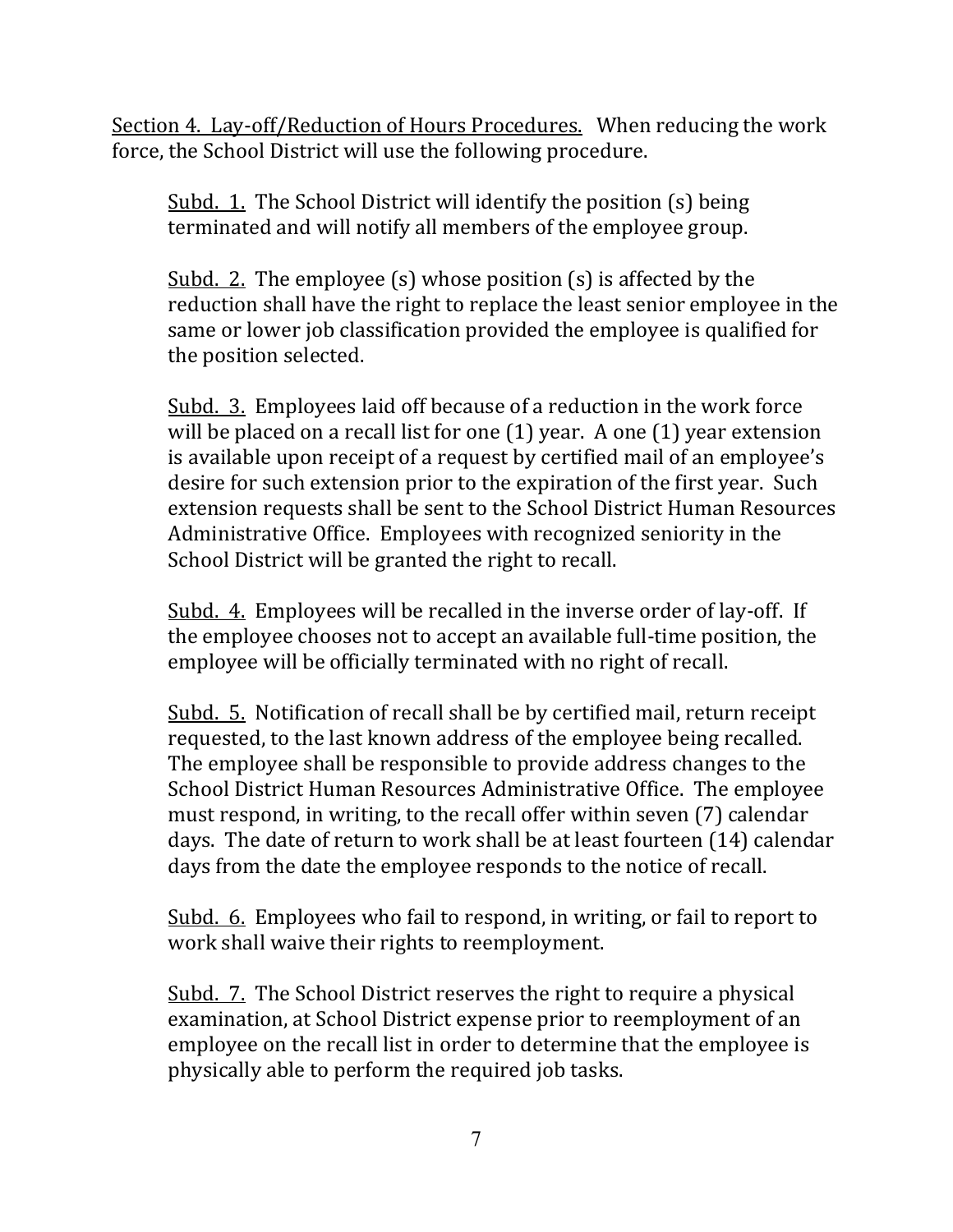Subd. 8. An employee shall receive a two (2) week notice if he/she is to be subject to lay off.

Subd. 9. No full or part-time employee shall have his/her hours of work reduced while any temporary employees are employed. If hours of an employee are reduced by twenty percent (20%) or more or affect benefit levels, such employees may consider the reduction a lay-off.

Section 5. Resignation. When an employee wishes to terminate his/her employment, he/she shall give two (2) weeks' written notice to the Human Resources Administrative Office. The written notice shall state the reason for the resignation and also state the last day of employment.

## **ARTICLE VI – HOURS OF SERVICE**

Section 1. Starting Times. Starting times shall be determined by the School District.

Section 2. School Closings. If school is closed due to weather or road conditions, employees are expected to report for work (this assuming roads are passable). Employees who are unable to get to work on such days shall be allowed to use paid leave, e.g., vacation.

## **ARTICLE VII – RATES OF PAY**

Section 1. Basic Rates of Pay (Hourly).

## Subd. 1. July 1, 2020 through June 30, 2022

| <b>Classification</b>                             | <b>Rates of Pay</b> | <b>Rates of Pay</b> |
|---------------------------------------------------|---------------------|---------------------|
|                                                   | July 1, 2020        | July 1, 2021        |
| <b>Custodian</b>                                  | \$19.95             | \$20.46             |
| <b>Delivery Driver/Grounds Maintenance Helper</b> | \$19.95             | \$20.46             |
| Custodian/Groundskeeper                           | \$21.35             | \$21.90             |
| Custodian/Maintenance over 200,000 sq. ft.        | \$21.35             | \$21.90             |
| <b>Weekend Custodian</b>                          | \$21.35             | \$21.90             |
| Night Lead: less than 100,000 sq. ft.             | \$23.07             | \$23.66             |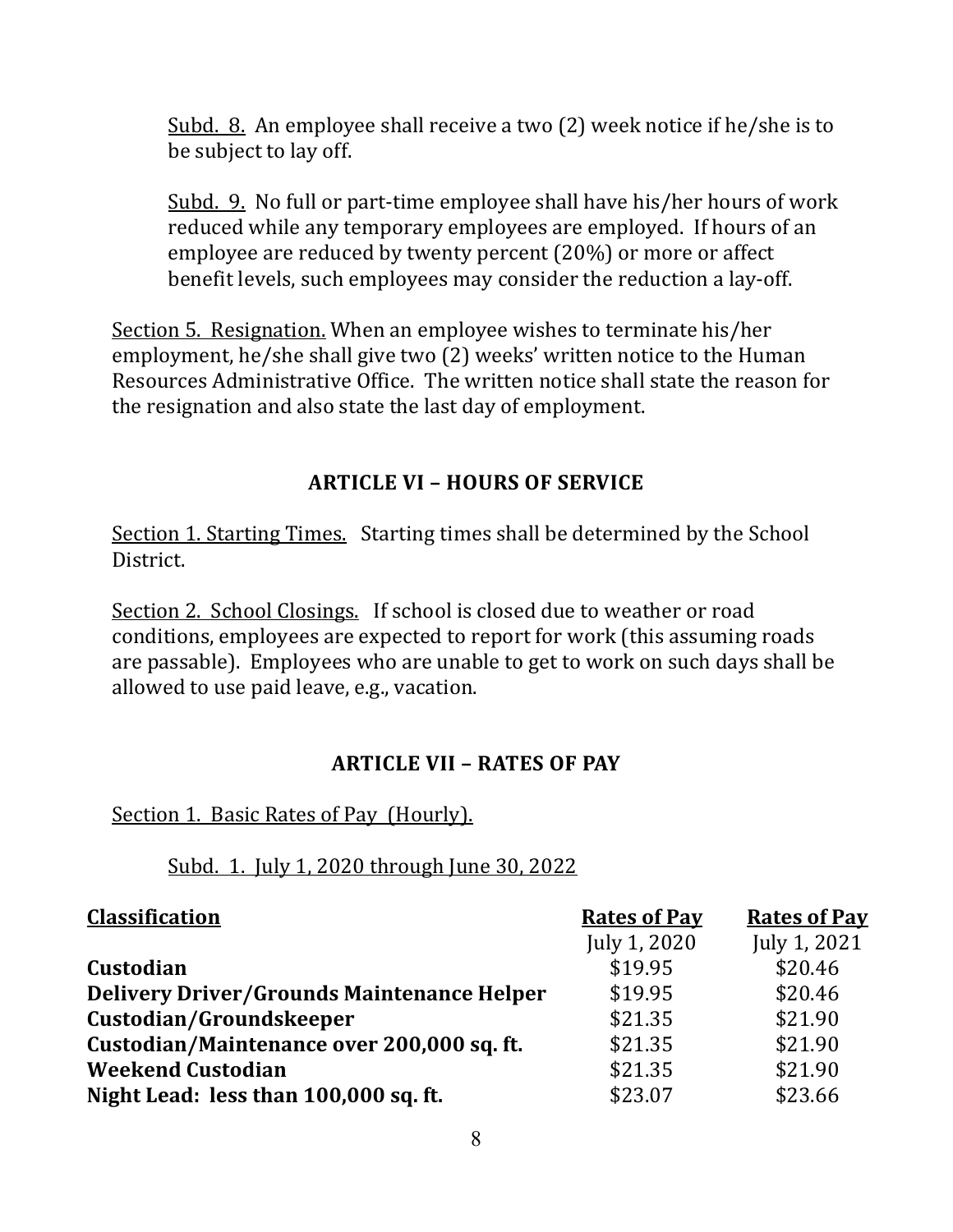| Night Lead: 100,000 - 200,000 sq. ft.    | \$23.67 | \$24.28 |
|------------------------------------------|---------|---------|
| Night Lead: over 200,000 sq. ft.         | \$24.23 | \$24.85 |
| <b>Maintenance/Grounds</b>               | \$24.44 | \$25.06 |
| <b>Lead Grounds Worker</b>               | \$25.50 | \$26.15 |
| <b>Maintenance Specialist</b>            | \$26.09 | \$26.76 |
| Head Engineer: less than 100,000 sq. ft. | \$25.50 | \$26.15 |
| Head Engineer: 100,000 - 200,000 sq. ft. | \$26.09 | \$26.76 |
| Head Engineer: over 200,000 sq. ft.      | \$26.64 | \$27.32 |

Subd. 2. In addition to the scheduled base salary listed above, a ten cent (\$0 .10) per hour career incentive increase is added for each year of service in the School District in a classification covered by this Agreement.

Section 2. Anniversary Dates for Vacation Accrual and Career Incentive. Employees in their first year of employment will be credited with a full year of experience if their date of employment falls between the preceding July 1 and January 1. Employees hired between January 1 and June 30 will remain at the pay rate at which they were hired until July 1 of the following year.

Section 3. Shift Differential. A thirty-five cent (\$0.35) an hour shift differential shall be paid for any shift, starting at 12:00 p.m. or later.

Section 4. Overtime.

Subd. 1. Overtime for work beyond eight (8) hours a day shall be compensated at time and one-half (1/2). Excepted from the above will be extra hours because of school emergency.

Subd. 2. Whenever possible, overtime shall be equally spread among employees of the affected building for after hours or weekend activities, e.g., extracurricular activities, programs etc. The scheduled duty of weekend building checks shall result in a minimum of one and one-half (1½) hours at the overtime rate.

Section 5. Call Back Pay. When an employee must either return after leaving work or is called in on a day off, he/she shall be compensated for a minimum of one and one-half (1½) hours' for call back and be compensated at the rate of time and one-half (1/2).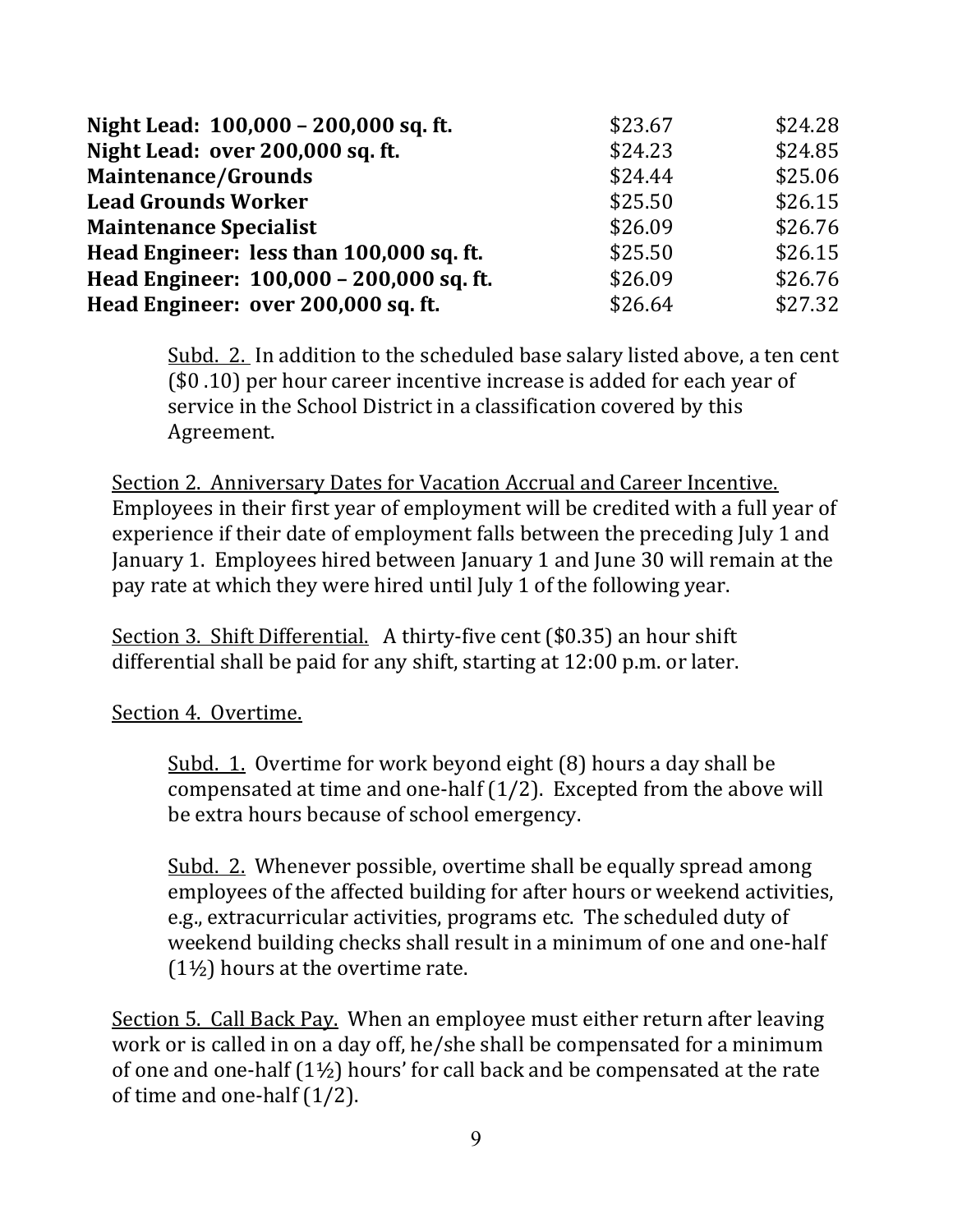#### Section 6. License/Certifications.

Subd. 1. The following expenses toward a boiler license will be reimbursed with district approval:

- Boiler license fees and renewal fees shall be reimbursed by the School District upon submission of the boiler license to the Department of Buildings and Grounds.
- Boiler license schooling tuition and exam fees will be reimbursed by the School District upon attainment of the boiler license and submission of the boiler license to the Department of Buildings and Grounds.

Subd. 2. All employees who have the following licenses will receive additional compensation according to the following schedule: **Additional**

| Auditional          |                          |
|---------------------|--------------------------|
| <b>Compensation</b> | <b>License</b>           |
| \$0.10/hr           | Special                  |
| \$0.20/hr           | Second Class License     |
| \$0.30/hr           | First Class License, and |
| \$0.40/hr           | <b>Chief License</b>     |
|                     |                          |

 Subd. 3. The following expenses toward the license and certifications below will be reimbursed with District approval:

- MN Registered Unlicensed Electrician Training, license fees and renewal fees will be reimbursed by the School District upon attainment and submission of the MN Registered Unlicensed Electrician License to the Department of Buildings and Grounds.
- Certified Pool Operator Training fees, license fees and renewal fees will be reimbursed by the School District upon attainment and submission of Certified Pool Operator License to the Department of Buildings and Grounds.
- Water System License Training fees, license fees and renewal fess will be reimbursed by the School District upon attainment and submission of the Water System License to the Department of Buildings and Grounds.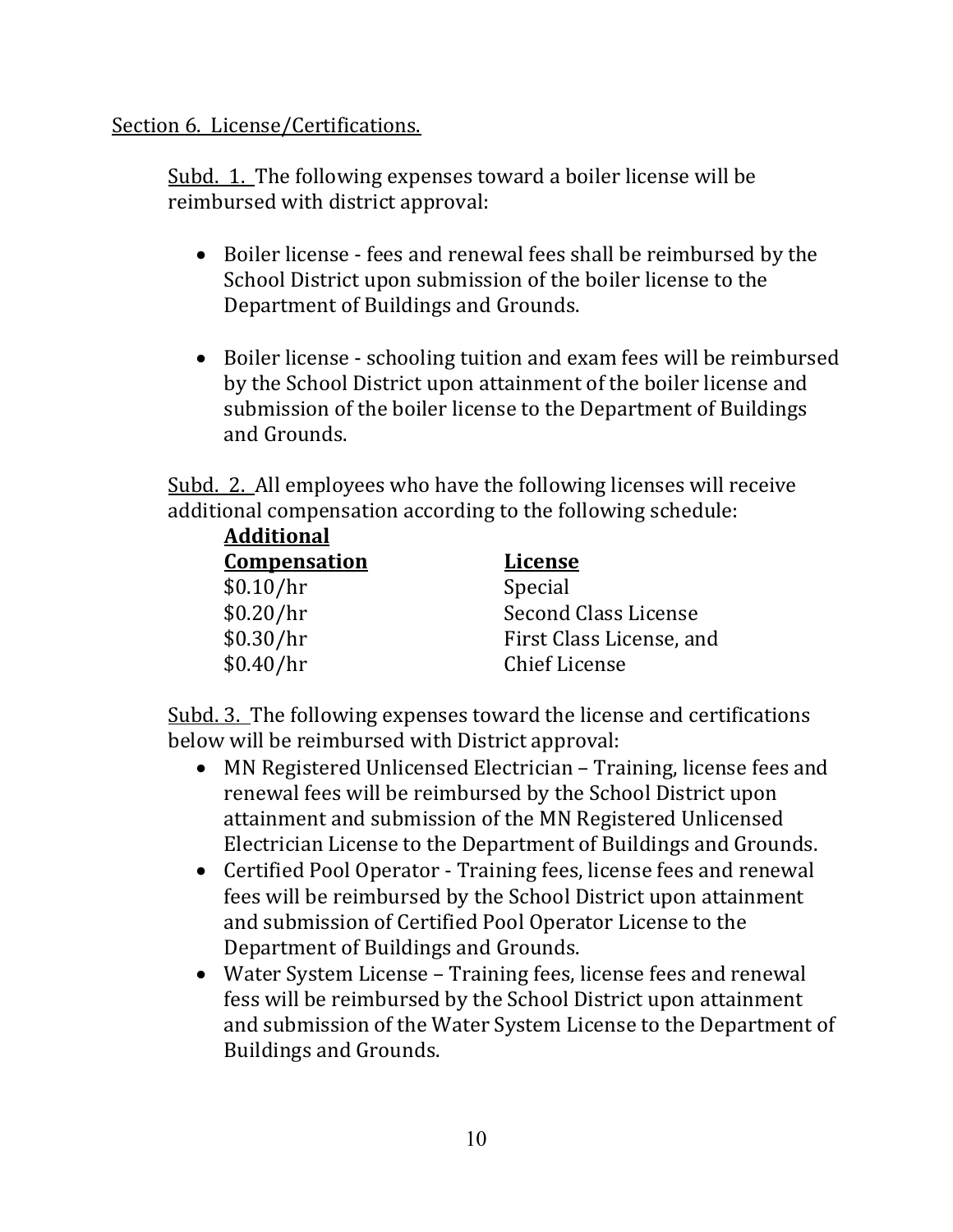Designated employees who have the following certifications will receive additional compensation according to the schedule below.

| <b>Additional</b>   |                                           |
|---------------------|-------------------------------------------|
| <b>Compensation</b> | <b>License</b>                            |
| \$.25/hr            | MN Registered Unlicensed Electrician      |
|                     | (Head Engineer and Night Lead and/or      |
|                     | District designee(s)                      |
| \$0.30/hr           | Certified Pool Operator-(Head Engineer    |
|                     | and Night Lead and/or District            |
|                     | designee(s). This applies only to those   |
|                     | employees in buildings with pool). If     |
|                     | employee changes employment to a          |
|                     | building without a pool the \$.30/hr does |
|                     | not follow the employee.                  |
| \$0.10/hr           | Water System License (Head Engineer       |
|                     | and District designee(s) in applicable    |
|                     | buildings only).                          |
|                     |                                           |

Section 7 Loss of Licensure/Certification. Employees who lose/fail to renew any license/certification listed above will lose license/certification additional compensation at the time of the loss of the license/certification. Employees who lose/fail to renew a license/certification that is required for his/her positon may be reassigned or terminated if such license is not obtained within a period of 60 calendar days.

Section 7. Higher Classification. When an employee works in a higher classification for four (4) or more hours per day, he/she shall be paid the higher rate of pay.

## **ARTICLE VIII – HOLIDAYS AND VACATION**

Section 1. Eligibility.

Subd. 1. Holidays and vacation shall be available to all qualified fulltime and part-time employees as defined in ARTICLE III, Section 3 and 4 above.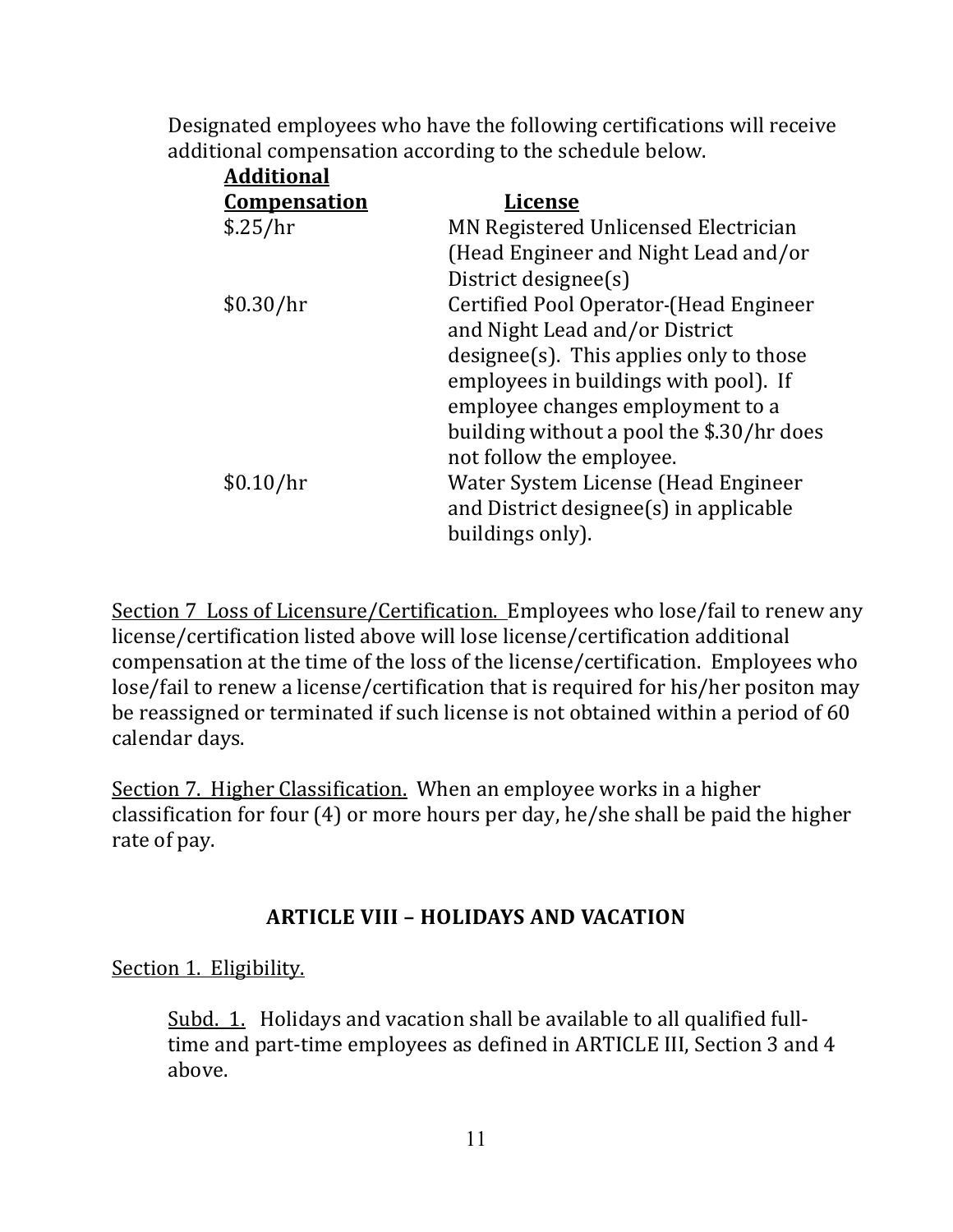Subd. 2. In order to be eligible for holiday pay, an employee must have worked his/her regular work day before and after the holiday unless he/she is on an approved paid leave.

Subd. 3. An employee who resigns from School District and has used vacation over that which has been accrued on a pro-rata basis will have his/her final check reduced by that amount.

Subd. 4. An employee may, upon leaving the employment of the School District, receive pay for accrued, unused vacation days. Such pay shall be at his/her basic rate of pay.

#### Section 2. Paid Holidays.

Subd. 1. Twelve (12) holidays are guaranteed each year from the list below. In a year in which fewer than twelve (12) holidays on the School Board approved school calendar exist, the difference between the designated holidays and the guaranteed twelve (12) holidays shall become floating holidays, the scheduling of which is subject to mutual agreement between the employee and his/her supervisor. Independence Day **\*Martin Luther King Day** Labor Day \*Presidents' Day

Thanksgiving Day **\*Good Friday**  Day after Thanksgiving Day \*\*Easter Sunday Christmas Eve Day Christmas Day New Year's Eve Day New Year's Day Memorial Day

\*These days are scheduled holidays for employees only if scheduled as a school holiday which is defined as a day with no students and no teachers. If any of these days are not scheduled as a school holiday, the employee is required to work and the employee earns a floating holiday, the scheduling of which is subject to mutual agreement between the employee and his/her supervisor.

\*\*Easter Sunday is a paid holiday only for those shifts and positions that are regularly scheduled to work on Sunday.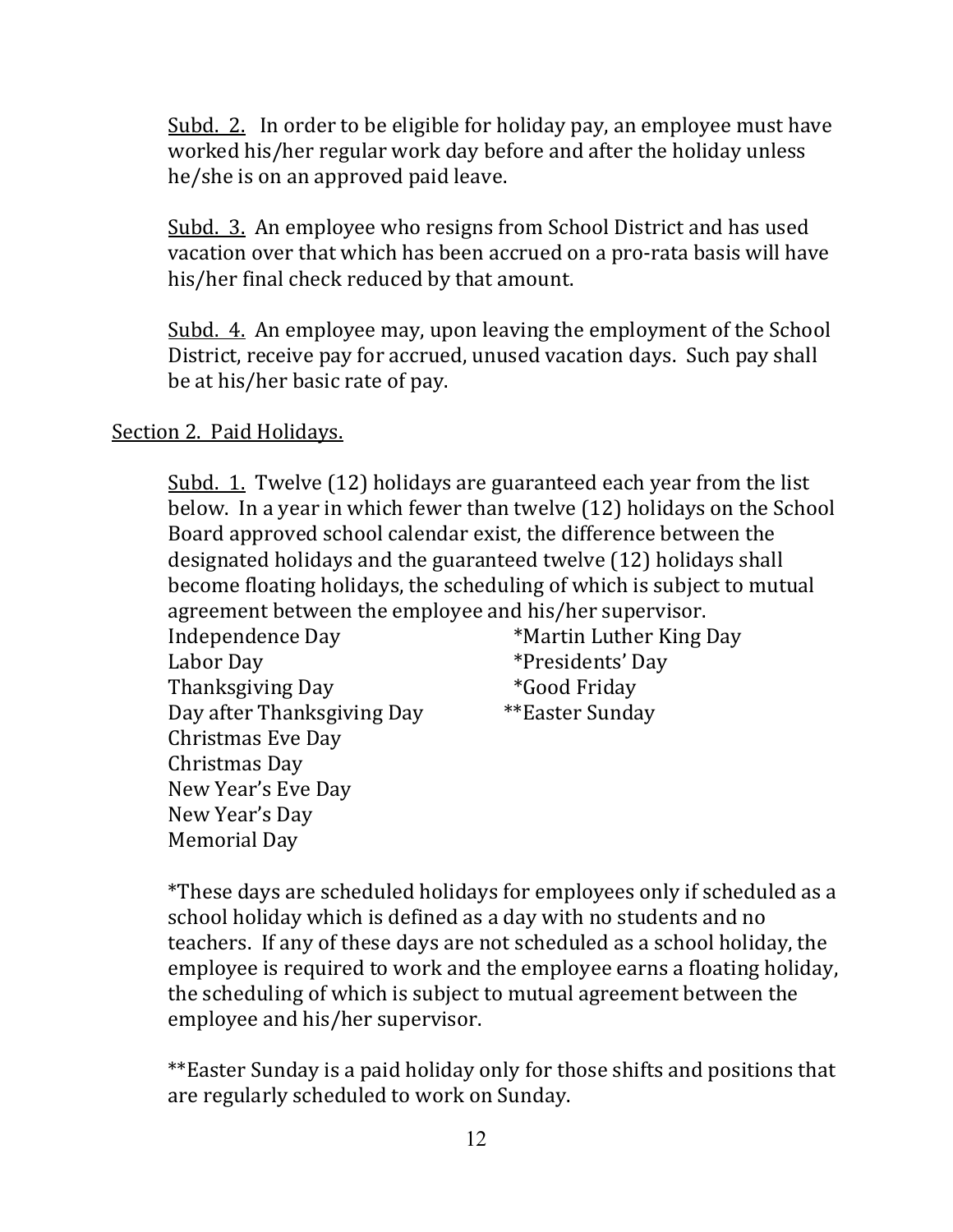Subd. 2. Holidays shall be considered as time worked when computing overtime.

Subd. 3. The School Board reserves the right, if school is in session, to cancel any of the above holidays and establish another holiday in lieu thereof.

Subd. 4. Any designated holiday that falls within an employee's vacation period shall not be counted as a vacation day.

Subd. 5. Employees required to work on any of the above listed holidays shall be compensated at the rate of one and one-half  $(1 1/2)$ times for all hours worked on such holidays in addition to regular holiday pay.

Subd. 6. Employees who don't work on a holiday as a part of their regularly scheduled work week, shall be given another day in lieu of the holiday by mutual agreement between employee and supervisor.

Section 3. Vacation. Employees are encouraged to use vacation in the year it is accrued. Eligible employees shall earn vacation according to the following schedule: The number of vacation days earned will be converted to hours (8 hours per day for an 8 hour employee and pro-rated hours for employees working less than 8 hours per day)

| Subd. 1.                |               |                       |
|-------------------------|---------------|-----------------------|
| <b>Years of Service</b> |               | Days of Paid Vacation |
| Beginning year          | 1 through 5   | 10 days               |
| Beginning year          | 6 through 13  | 19 days               |
| Beginning year          | 14 through 20 | 23 days               |
| Beginning year          | $21+$         | 25 days               |

Subd. 2. No vacation is earned by an employee during his/her probationary period. Upon successful completion of probation, he/she will earn pro-rata vacation from the date of hire until July 1 as per Section 4 below.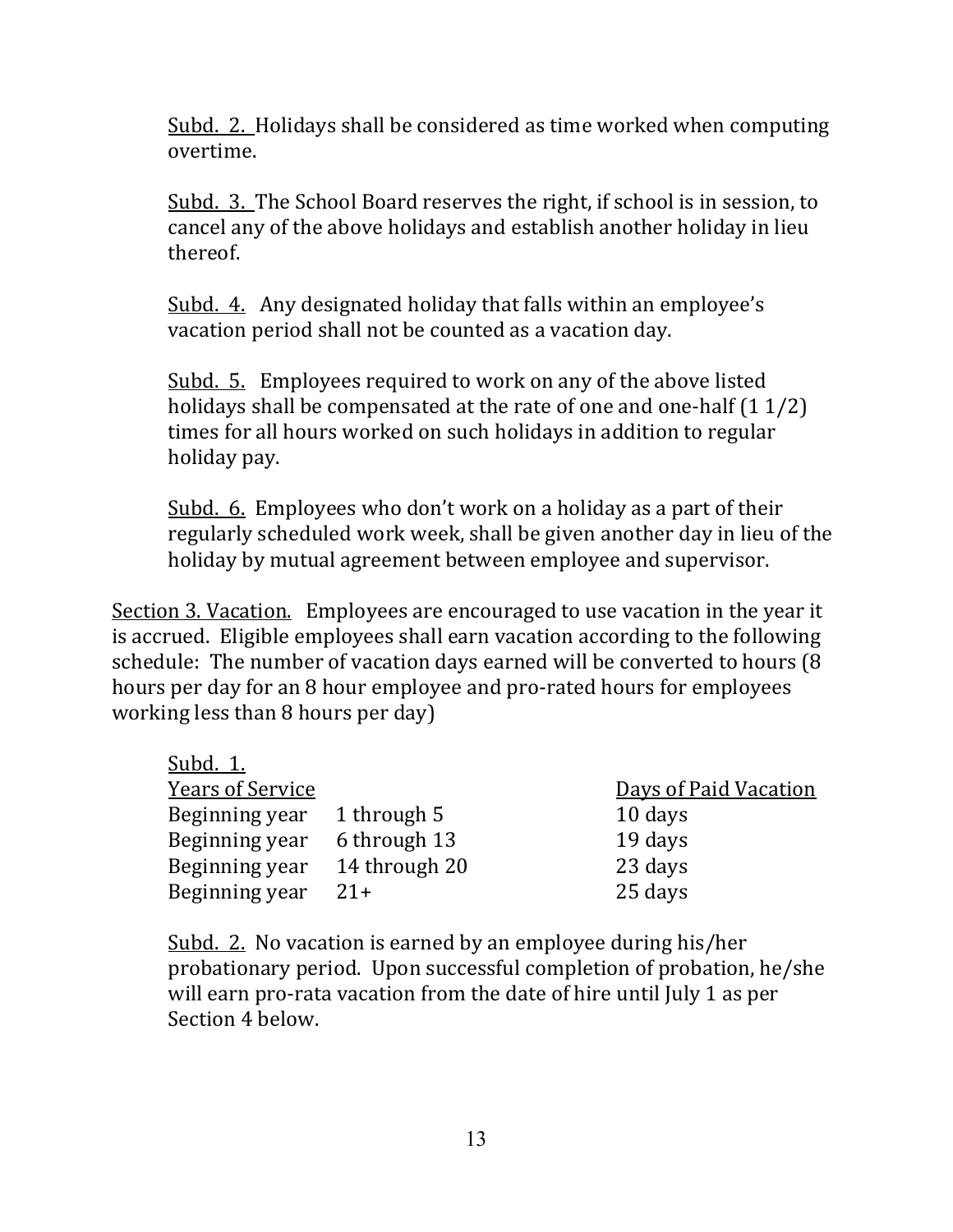#### Section 4. Application.

Subd. 1. Vacation anniversary date for the School District shall be as of July 1 each year.

Subd. 2. Vacation time shall be granted by seniority preference within classification and may be taken on a year- round basis subject to approval by the Supervisor of Buildings and Grounds or his/her designee consistent with the needs of the School District. Vacation may be requested in 2, 4, 6 or 8 hour increments.

Subd. 3. Vacation that an employee accrues during a July 1 to June 30 contract year may be taken either during the contract year in which it is earned or up to June 30 of the next contract year. An employee may carry no more than one (1) year's vacation accrual into a new fiscal year.

Subd. 4. In the year of an employee's resignation or retirement from the School District, he/she may use days earned on pro-rata basis. If an employee should use more vacation than he/she has earned on a prorata basis, and the employee leaves the District for any reason, an adjustment will be made to his/her final paycheck.

Section 5. Wellness Incentive: An employee with unused sick leave days in excess of the total accumulation limit of one hundred and ten (110) days at the end of the fiscal year shall be given additional vacation days according to the following:

- for each four (4) days of accrued sick leave in excess of the one hundred and ten (110) days, the employee will be credited with one (1) additional vacation day and sick days will be adjusted accordingly. This incentive will be allowed to a maximum, of three (3) additional vacation days subject to Section 3. above, and,.
- partial accumulation of sick leave in units of less than four (4) days shall not receive this vacation credit (i.e., an employee with one hundred and sixteen (116) days of accumulated sick leave days on July 1, would receive one (1) additional vacation day during the fiscal year beginning on July 1. An employee with one hundred and ten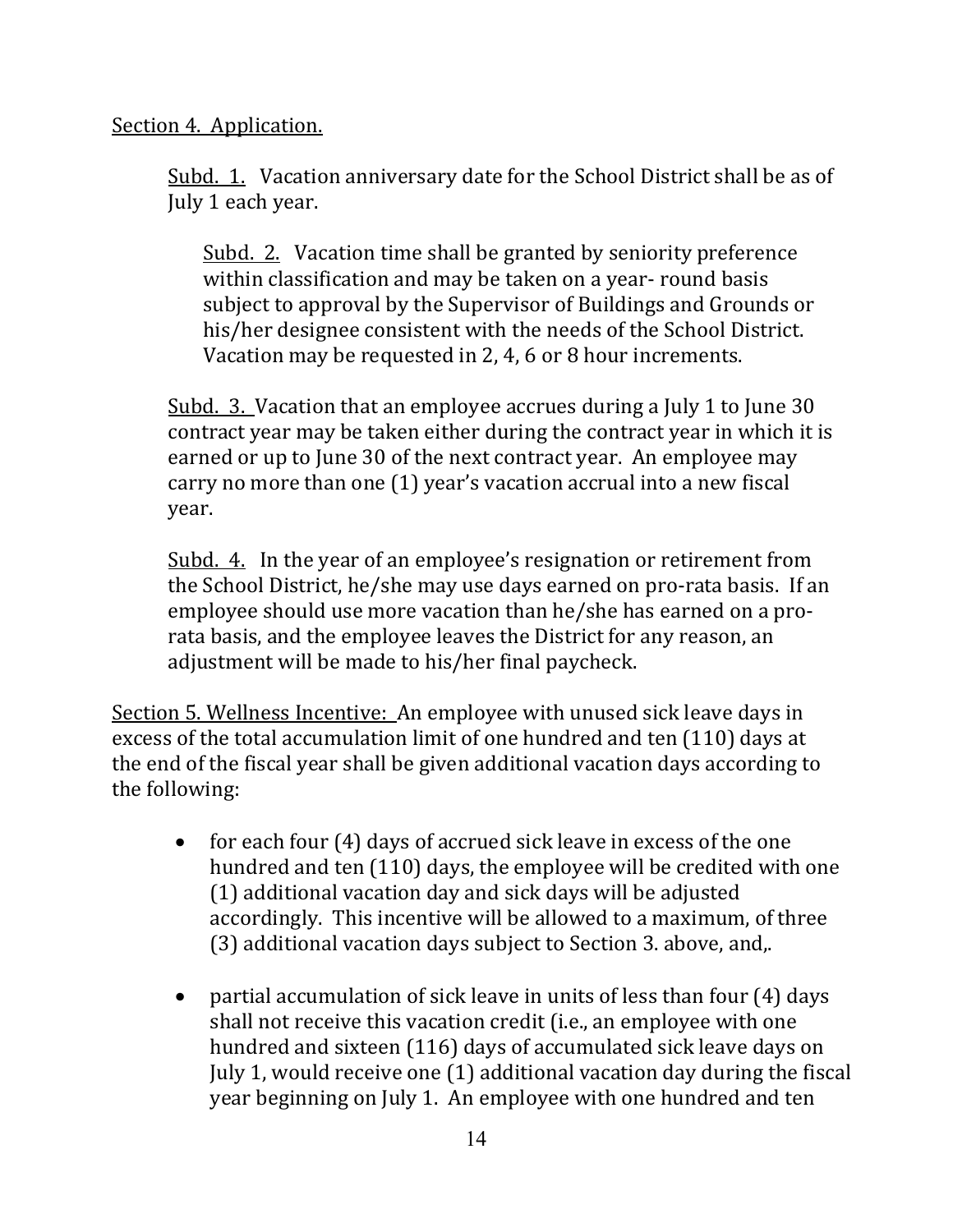(110) accumulated sick days on July 1, would not receive an additional vacation day during the fiscal year beginning July 1).

## **ARTICLE IX – GROUP INSURANCE**

Section 1. Selection of Carrier. The selection of the insurance carrier and policy shall be made by the School District.

#### Section 2. School District Health Insurance Plans.

Subd. 1. The School District will contribute the sum of four hundred ninety eight dollars and ninety-two cents (\$498.92) per month (\$5,987 annually) for the 2020-21 fiscal year and four hundred ninety-nine dollars and 16 cents (\$499.16) per month (\$5990.00 annually) for the 2021-22 fiscal years for each eligible employee who elects to enroll in the School District's health insurance plan. An employee electing more expensive coverage than the School District annum contribution will pay the additional premium cost by payroll deduction. When an employee and his/her spouse are both employees in the School District, they may pool their School District insurance contributions with the following stipulations:

> • both employees must participate in the School District health insurance plan, if qualified, and maintain two (2) single, a single plus one (1) or two (two), or a family insurance contract. Any balance remaining shall be distributed among benefits (health insurance, dental insurance, supplemental life insurance, accidental death and dismemberment insurance, long term disability insurance, flex) or cash.

Section 3. Dental Insurance. The School District shall contribute the sum of zero dollars (\$0.00) per month (\$0.00 annually) toward the premium for dental insurance for each eligible employee who elects to enroll in the School District's dental insurance plan. An employee electing more expensive coverage than the School District contribution shall pay the additional premium cost by payroll deduction.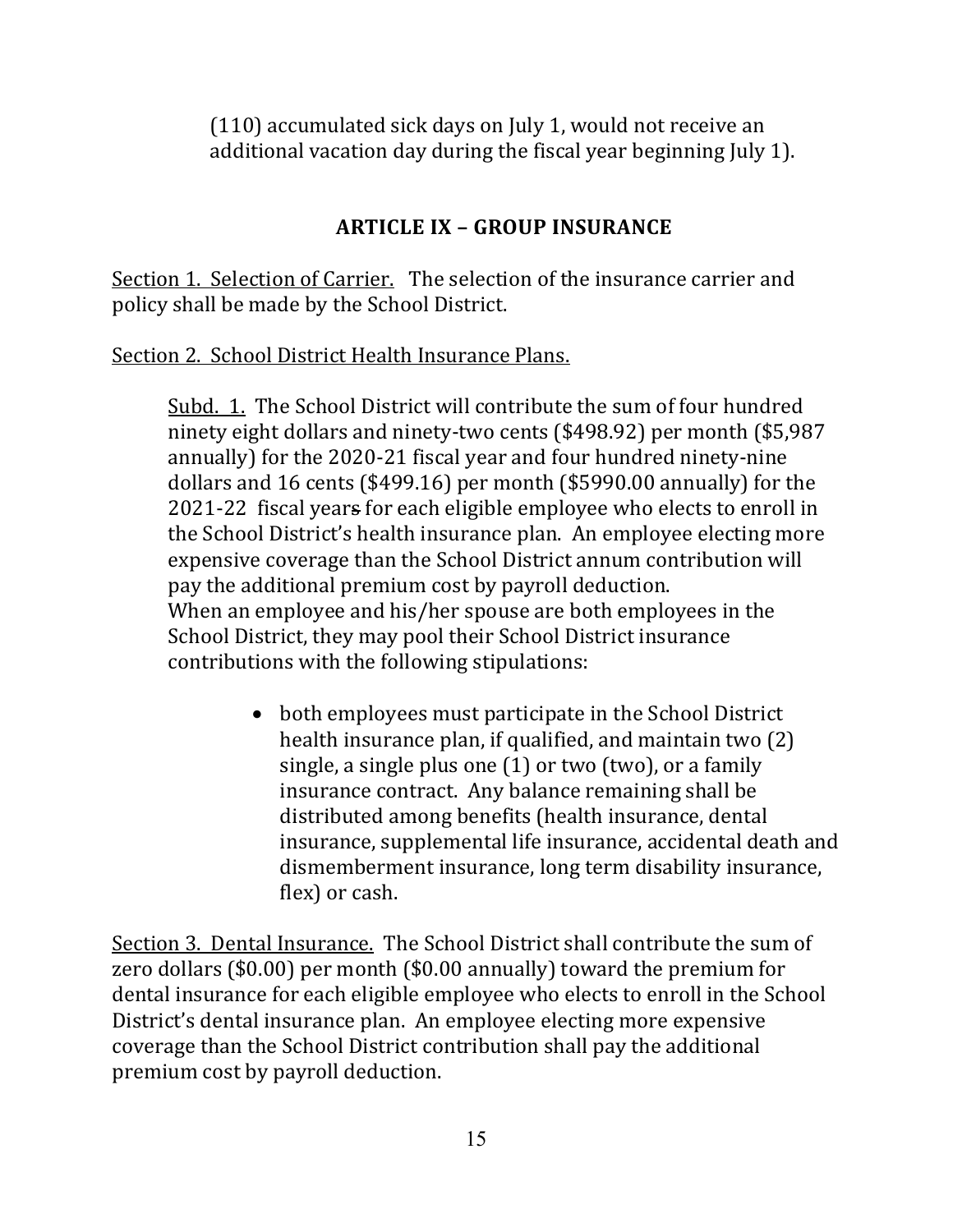Section 4. Long-Term Disability Insurance. The School District shall pay the full premium for coverage in the long-term disability insurance plan for eligible employees. The District shall pay the premium for an LTD policy that will be at 66.66% of base salary and a 60 calendar day waiting period.

Section 5. Life Insurance. The School District shall provide \$36,000 of group term life insurance coverage for each eligible employee. The principal sum benefit for any employees age seventy-five (75) and over shall be the amount specified by the policy and may be lower than the amount specified in this section. The administration of this plan will be consistent with the policies and procedures established by the insurance carrier.

Section 6. Claims Against the School District. Any description of insurance benefits contained in this article is intended to be informational only, and the eligibility of any employee for benefits shall be governed by the terms of the insurance policy purchased by the School District pursuant to this article. It is further understood that the School District's only obligation is to purchase an insurance policy and pay such amounts as agreed to in this Agreement, and no claim shall be made against the School District as a result of a denial of insurance benefits by an insurance carrier.

Section 7. Duration of Insurance Contribution. An employee is eligible for School District contribution as provided in this Article as long as the employee is on the payroll of the School District. Upon termination of employment, all School District participation and contribution shall cease, effective the last working day.

Section 8. In the event the School District offers core benefits, the Union has the opportunity to change the above coverage at the time or at any time of open enrollment.

## **ARTICLE X – LEAVES OF ABSENCE**

Section 1. Sick Leave.

Subd. 1. All full-time employees shall be credited with twelve (12) days of sick leave per year (one (1) day per month. The number of sick leave days earned will be converted to hours (96 hours per year and 8 hours per month for an 8 hour employee and pro-rated hours for employees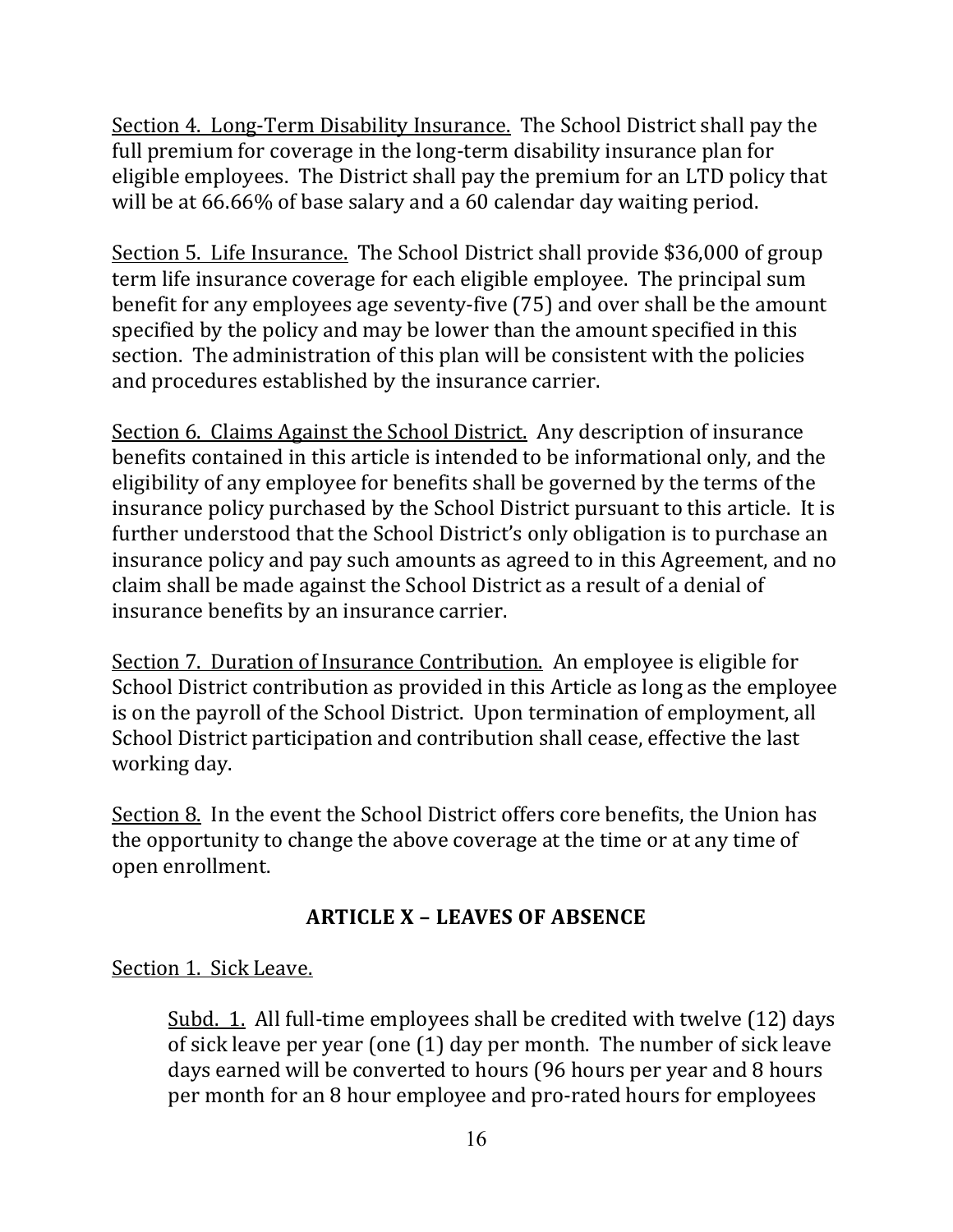working less than 8 hours). This yearly leave allowance shall be in addition to the total accumulation of available days as defined by Subd. 2. below. However, if an employee leaves the School District without having earned, on a pro-rata basis, the number of sick days the employee has used, the School District shall reduce the employee's final paycheck for any unearned sick leave days.

Subd. 2. Unused sick leave days or pro-rata days may accumulate to a maximum credit of one hundred and ten (110) days (880 hours) of sick leave per employee. The yearly allowance shall be in addition to the total accumulation of the available days as defined by this section.

Subd. 3. Sick leave days shall be allowed by the School District when an employee's absence is found to have been due to illness which prevented his/her performance of duties on that day or days. Sick leave may be used for medical and dental appointments, however medical and dental appointments should be scheduled outside of the workday whenever possible.

Subd. 4. Sick leave pay shall be approved only upon submission of such request through the District's leave system. Sick leave may be requested in one (1) hour increments.

Subd. 5. In an absence of personal illness of three (3) or more consecutive working days the School District may require an employee to furnish a medical certificate from the attending qualified physician as evidence of illness and/or disability pursuant to this section, indicating such absence was due to illness, and or disability in order to qualify for sick leave pay. The School District may require an employee who has taken sick leave for his/her own illness and /or disability, to furnish a fitness for duty certificate prior to the employee's return to work. In the event that a medical certificate and/or fitness for duty certificate will be required, the employee will be so advised.

Subd. 6. An employee may use personal sick leave up to the amount accumulated for serious illness of the employee, or the employee's spouse or child. An employee may also use sick leave not to exceed five (5) days for serious illness involving the employee's parent, brother, sister, aunt, uncle, grandparent, grandchild, spouse's parent, or person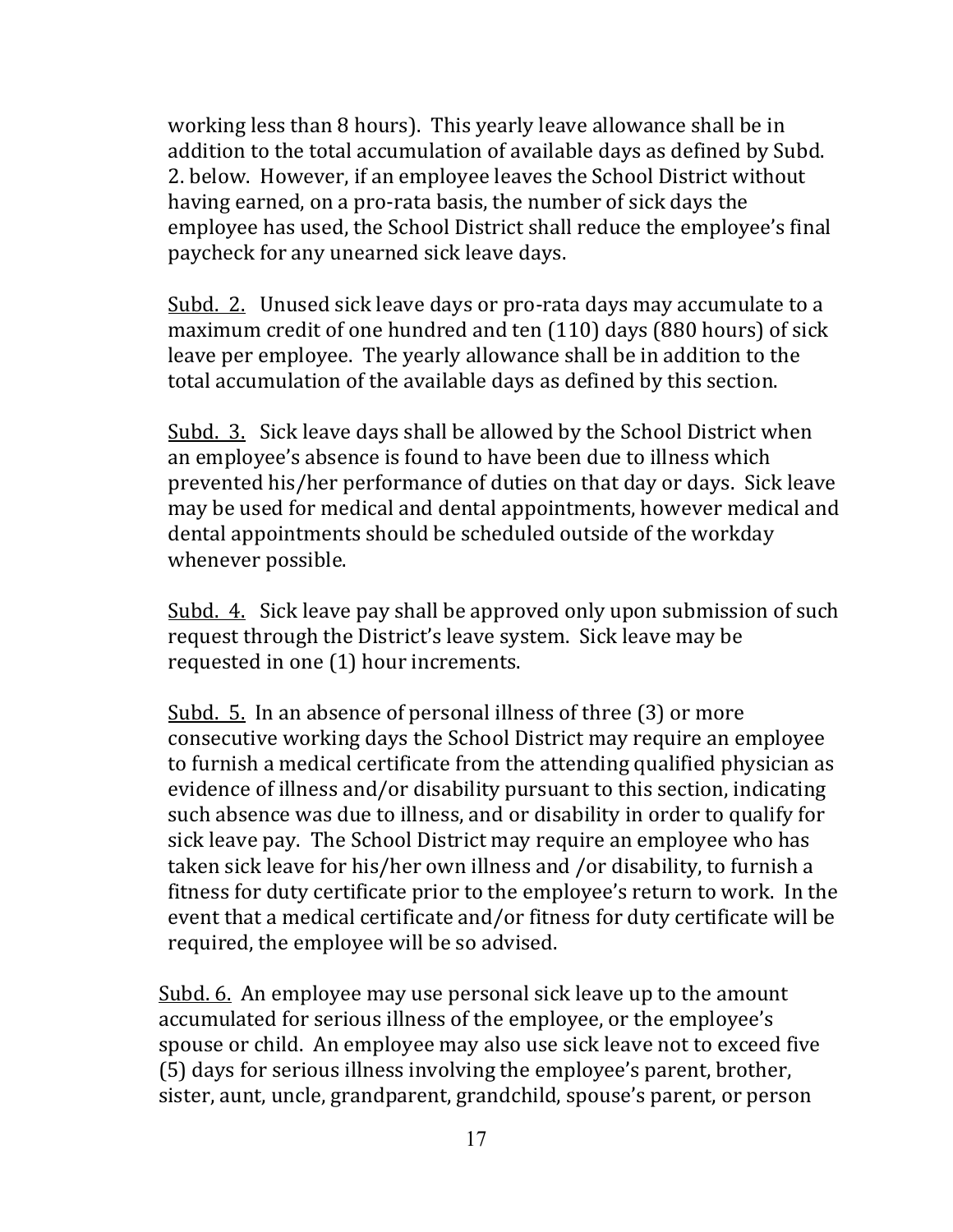residing in the employee's household. In extenuating circumstances, an employee may make an additional request for use of sick leave and/or an extension to the five (5) day limit to the Superintendent/designee. An employee may also use sick leave in accordance with Minn. Stat. 181.9413 (2016) as amended (see District 112 website, Human Resources for a complete description on use of sick leave).

Subd. 7. An employee giving birth shall be able to use accumulated sick leave for the employee's duty days during the six (6) to eight (8) continuous calendar weeks (doctor's normal prescribed time period of disability due to childbirth) following the delivery of the child. An employee adopting a child may use up to six (6) continuous calendar weeks/thirty (30) continuous days of vacation and/or accumulated sick leave following the adoption of a child. Non-duty days, such as breaks, holidays, summer, and weekends are included in the determination of the number of accumulated sick leave days granted for reasons of childbirth/adoption. Accumulated Sick Leave may not be used on nonduty days.

Up to ten (10) consecutive accumulated sick leave days may be granted to an employee whose spouse gives birth immediately following the birth of the child and to the adoptive parent following the adoption of a child. Non-duty days such as breaks, holidays, and summer will be considered in the determination of the number of accumulated sick leave days granted for reasons of childbirth.

Subd. 8. When sick leave has been exhausted, the Superintendent shall be authorized by order of the School Board to grant an extended leave of absence without pay to satisfy the requirements of the Public Employees Retirement Association for disability and death benefits.

Subd. 9. Employees have the option to "sell" sick leave days at their current daily rate of pay (at the time of open enrollment only) to distribute among benefits (health insurance, dental insurance, supplemental life insurance, accidental death and dismemberment insurance, long term disability insurance, flex) or cash. Employees who have at least twenty (20) days in their sick leave bank may sell up to two (2) future days per fiscal year; employees who have at least thirty (30) days in their sick leave bank may sell up to five (5) future days per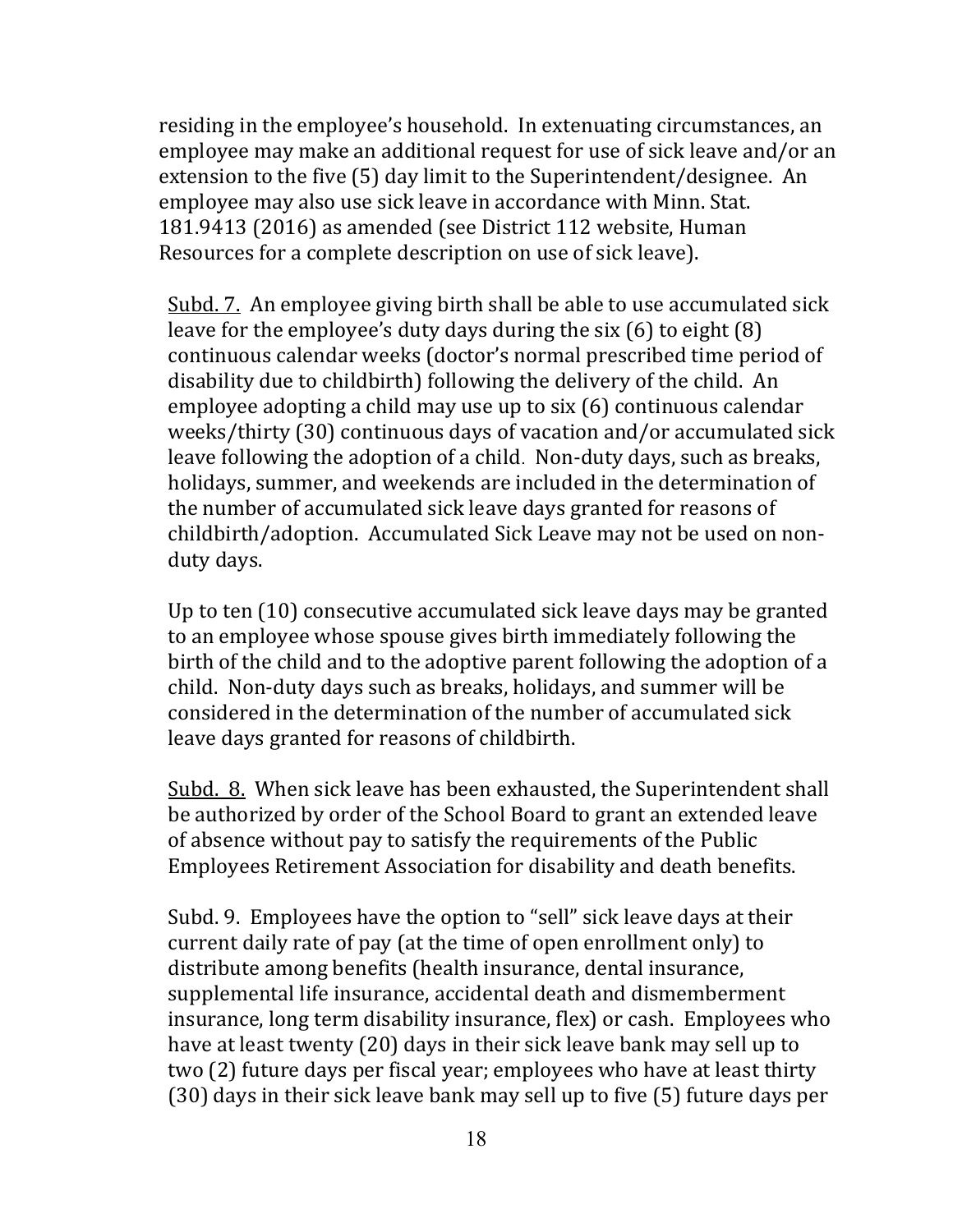fiscal year; and employees who have at least sixty (60) days in their sick leave bank may sell up to eight (8) future days per fiscal year

Subd. 12. Donation of Sick and/or Vacation Day(s) to Another Employee. Any employee covered by the terms of this Agreement may donate a total of two (2) days per fiscal year (July 1-June 30) of his/her accumulated sick leave, or vacation days, to another employee (second donated day must go to a different employee) for the following reasons:

- the employee receiving the donation is being placed on long term disability (LTD) and has insufficient sick leave, vacation days, and/or personal time off days to meet the LTD waiting period without loss of income. Only the minimum number of days necessary to meet the terms of the waiting period after the recipient has used his/her accumulated sick leave days may be donated; or
- the employee receiving the donation has experienced a catastrophic circumstance, as determined by the Superintendent or his/her designee, that resulted in a zero (0) balance of the employee's sick leave and/or vacation days.

Guidelines to request a donation of a day and/or how to donate a day to another employee may be requested through the School District Human Resource Department.

Subd. 12. Upon termination of an employee's employment for any reason, all sick leave, current or cumulative, shall be immediately and automatically canceled $\overline{r}$ .

#### Section 2. Bereavement Leave.

Subd. 1. All full-time employees as defined by ARTICLE III above, may be granted with administrative approval up to five (5) bereavement days, non-accumulative, for absence due to a death. Use of these days does not result in a deduction from sick leave.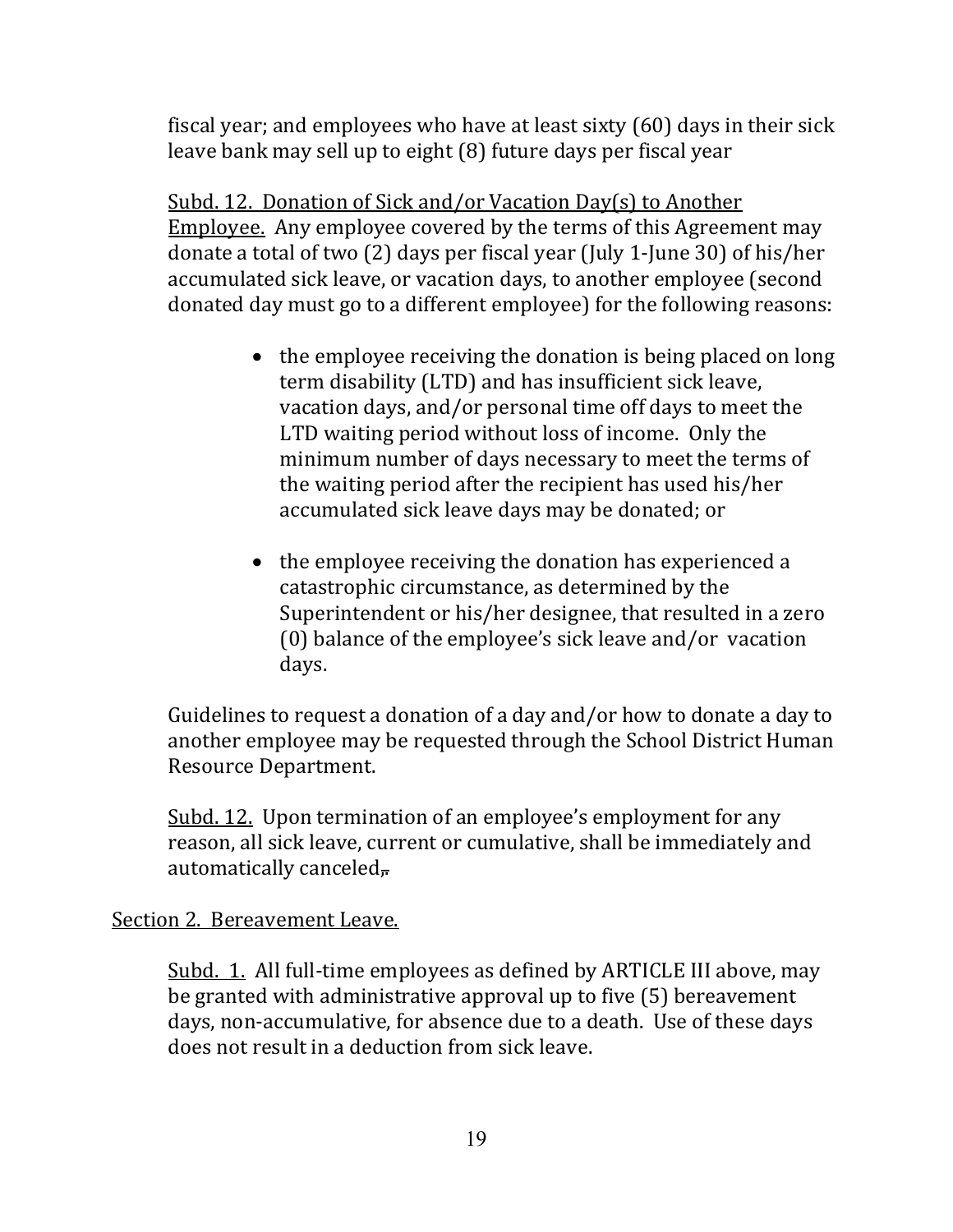Subd. 2. Part-time employees shall have available bereavement leave on a pro-rata basis.

Subd. 3. Should additional time away from work be needed as the result of a death, sick leave and/or vacation leave may be used by the employee to meet that need. Should additional time away from work be needed as the result of a death the employee should notify (in writing) the Director of Administrative Services.

#### Section 3. Child Care Leave/Adoption.

Subd. 1. A child care/adoption leave may be granted by the School District, subject to the provisions of this section, to one (1) employee parent of a child, provided such employee parent is caring for the child on a full-time basis.

Subd. 2. An employee making application for child care/adoption leave shall inform the Superintendent or his/her designee in writing of the intention to take the leave at least three (3) calendar months before commencement of the intended leave. An employee will also provide at the time of the leave application, a statement from the physician or adopting agency indicating the expected date of delivery or adoption.

## Subd. 3.

An employee may utilize sick leave pursuant to the sick leave provisions of the Agreement for a child care/adoption leave. However, an employee shall not be eligible for sick leave during a period of time covered by a child care leave.

Subd. 4. The School District may adjust the proposed beginning or ending date of a child care/adoption leave so that the dates of the leave are coincident with some natural break in the school year. The availability of a substitute employee may also be considered by the School District in the granting of a child care/adoption leave or the duration thereof.

Subd. 5. In making a determination concerning the commencement and duration of a child care/adoption leave, the School District shall not, in any event, be required to: grant any leave more than twelve (12)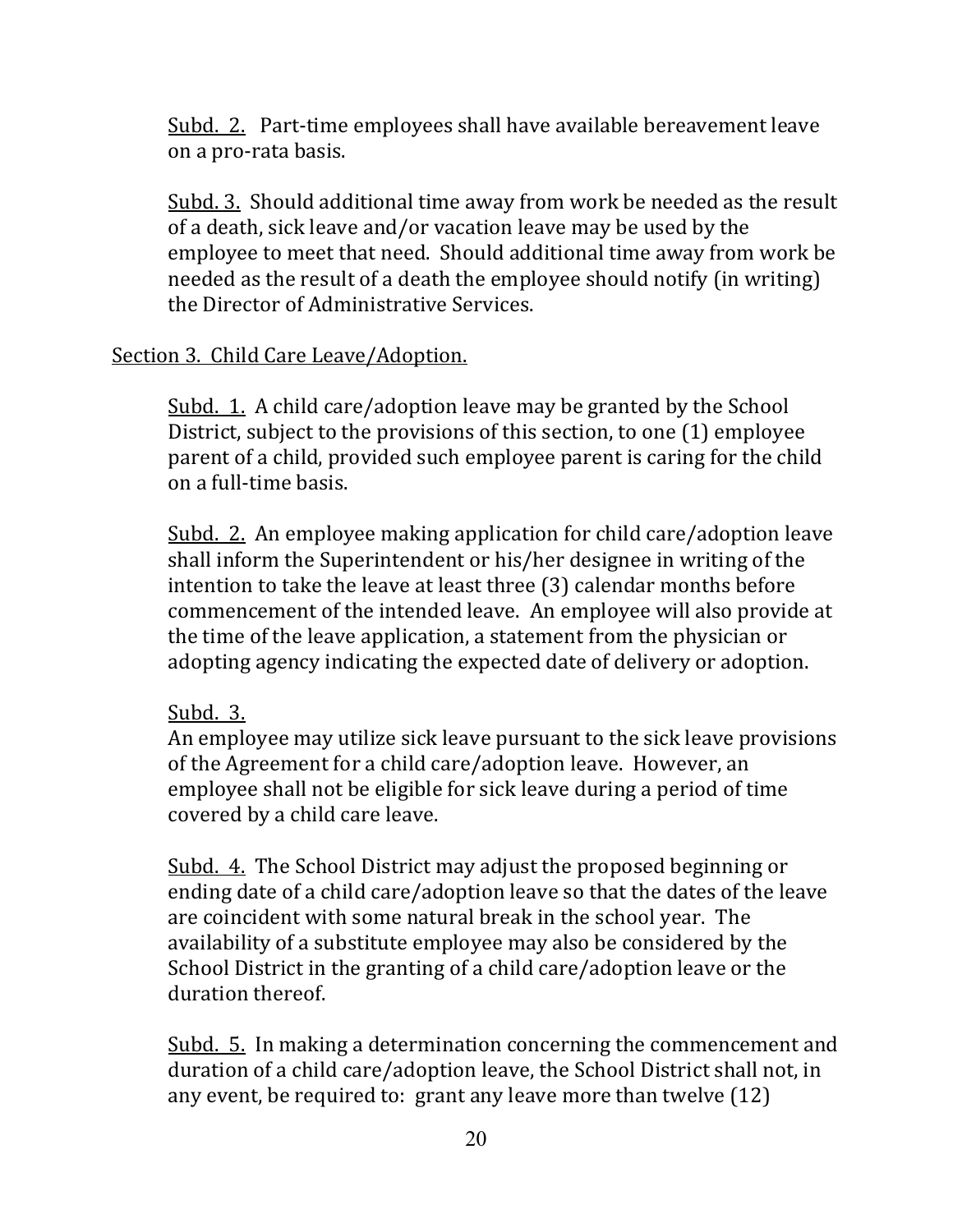months in duration or permit the employee to return to employment prior to the date designated in the request for child care/adoption leave.

Subd. 6. An employee returning from child care/adoption leave shall be reemployed in a position for which qualified unless previously discharged or laid off.

Subd. 7. Failure of the employee to return pursuant to the date determined under this section shall constitute grounds for termination unless the School District and the employee mutually agree, in writing, to an extension in the leave.

Subd. 8. Leave under this section shall be without pay or fringe benefits.

Subd 9. An employee on Child Care Leave is eligible to continue to participate in group insurance programs (health insurance, dental insurance, life insurance, supplemental life insurance) as permitted under the insurance policy provisions provided the employee pay the entire premium for such group insurance programs commencing with the beginning of the leave (see District Website, Human Resources for specific coverage available). It is the responsibility of the employee to pay the monthly premium amounts in advance and on such dates as determined by the District/Third Party Administrator. The right to continue participation in such group insurance programs will discontinue upon termination of employment, failure of the employee to pay the premiums to the District/Third party administrator, or the expiration of insurance availability under the insurance policy provisions. Since longterm disability insurance coverage replaces salary, and there is no salary for an Unpaid/Child Care Leave, long term disability insurance coverage is not available.

Section 4. Unpaid Leave. Request for a "leave of absence" without pay or benefits of up to ninety (90) calendar days may be presented, in writing, to the Superintendent or his/her designee. The administration of the School District reserves the right to grant or deny such a request at its discretion. The employee will return to his/her current position.

Section 5. Family and Medical Leave (FMLA). FMLA leave shall be granted pursuant to applicable law.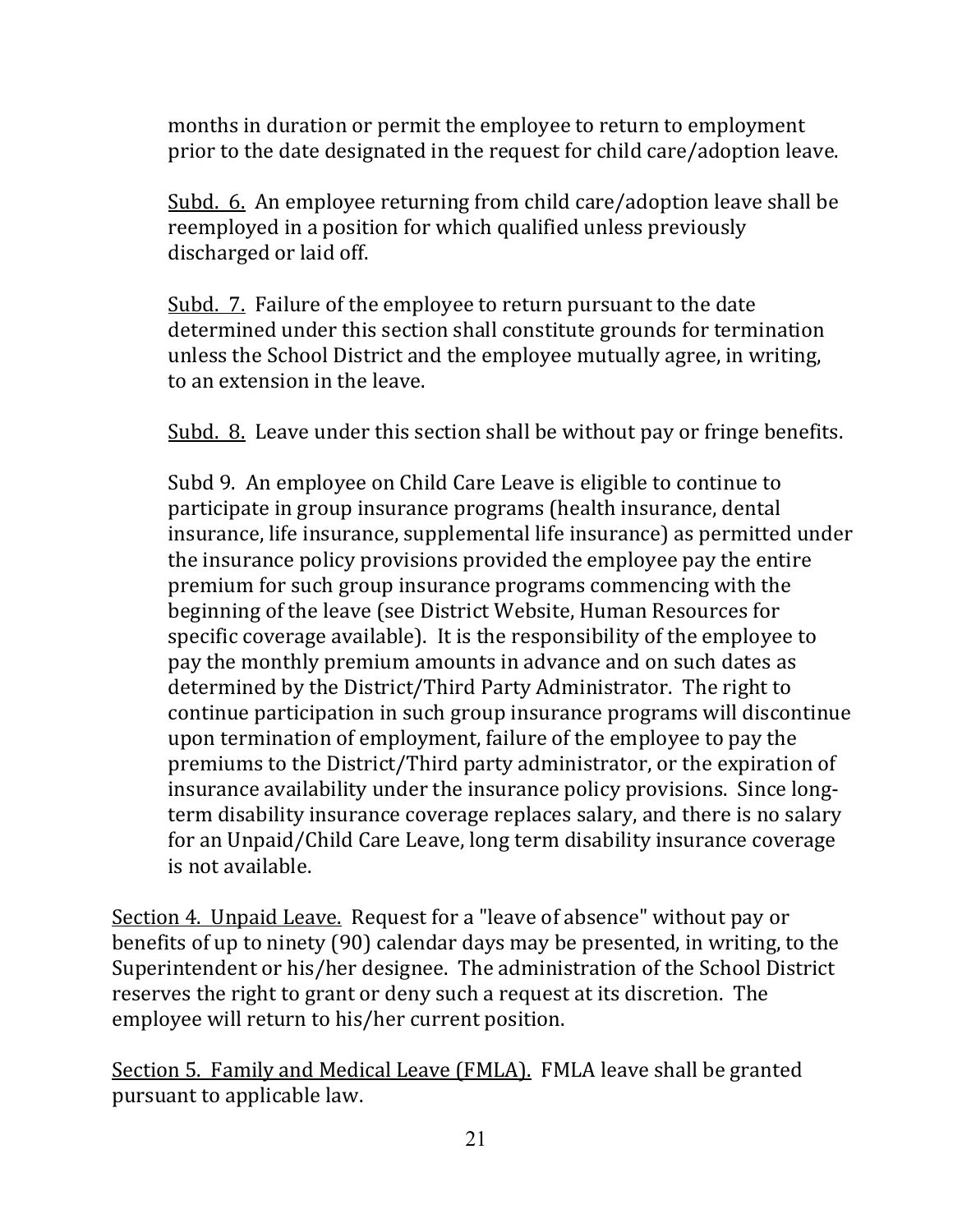### Section 6. Workers' Compensation.

Subd. 1. When an employee who is absent from work as a result of a compensable injury under the provisions of the Workers' Compensation Act incurred while in the employ of the School District, the School District will pay the difference between the compensation received pursuant to the Workers' Compensation Act by the employee and the employee's regular rate of pay to the extent of the employee's earned accrual of sick leave and/or vacation pay.

Subd. 2. A deduction shall be made from the employee's accumulated vacation or sick leave accrual time according to the portion of days of sick leave or vacation time which is used to supplement workers' compensation.

Subd. 3. Such payment shall be paid by the School District to the employee only during the period of disability.

Subd. 4. In no event shall the additional compensation paid to the employee by virtue of sick leave or vacation pay result in the payment of a total daily, weekly or monthly compensation that exceeds the compensation of the employee.

Subd. 5. An employee who is absent from work as a result of an injury compensable under the Workers' Compensation Act who receive sick leave or vacation pay pursuant to this section shall submit his/her workers' compensation check, endorsed to the School District, prior to receiving payment from the School District for his/her absence, pursuant to Subds. 1.-4. above.

Subd. 6. An employee of shall not be entitled to sick pay benefits under this section if he/she is injured while in the employment of another employer nor shall any accrual of such sick leave or vacation during the period of convalescence from that injury.

## Section 7. Jury Duty.

An employee who serves on jury duty shall be granted the day or days necessary as stipulated by the court to fulfill this responsibility without any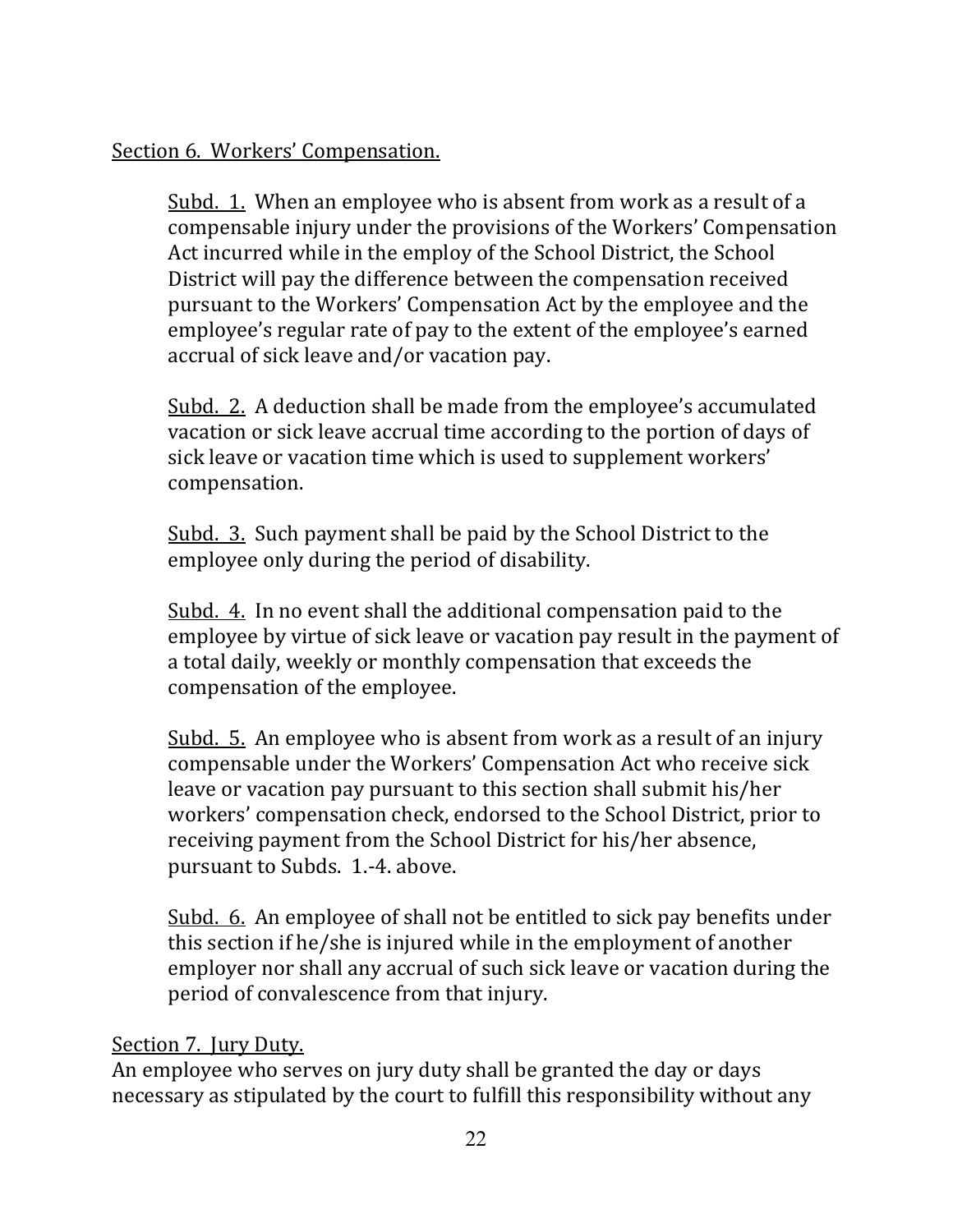salary deduction or loss of leave allowance. The compensation received for jury duty service shall be remitted to the School District, less the mileage per diem and other expenses as regulated by State guidelines. To qualify for this payment, the employee must return to his/her regular duties upon being dismissed from jury duty.

Section 8. Military Leave. Military leave shall be granted pursuant to applicable law.

Section 9. Emergency Leave. This leave is only available in situations when all other applicable leave has been exhausted.

Subd. 1. Upon advance notice and arrangement with the Building Principal and the Supervisor of Building and Grounds, up to two (2) days of leave may be used by an employee during any one (1) contract year for necessary absence which is due to an emergency. Examples of uses for which emergency leave is intended might be: fire, tornado, accident, flood or similar weather emergency.

Subd. 2. This leave does not accumulate from year to year, and the use of the days is not deducted from sick leave.

Subd. 3. In order to make use of an emergency leave, an employee shall be required to specify the reason for use of emergency leave, using the emergency leave form.

Subd. 4. The granting of emergency leave is solely at the discretion of the administration.

## **ARTICLE XI – VACANCIES/POSTINGS/HIRING/PROBATIONARY PERIOD**

Section 1. Posting of Vacancies. All vacancies in regular positions will be posted for a two-week period. A full-time or regular vacancy is defined as one anticipated to last more than six (6) months. A temporary vacancy is defined as one anticipated to last less than six (6) months.

Section 2. Application for Vacancies. All employees may submit application for any vacancy which is posted pursuant to this Article. Probationary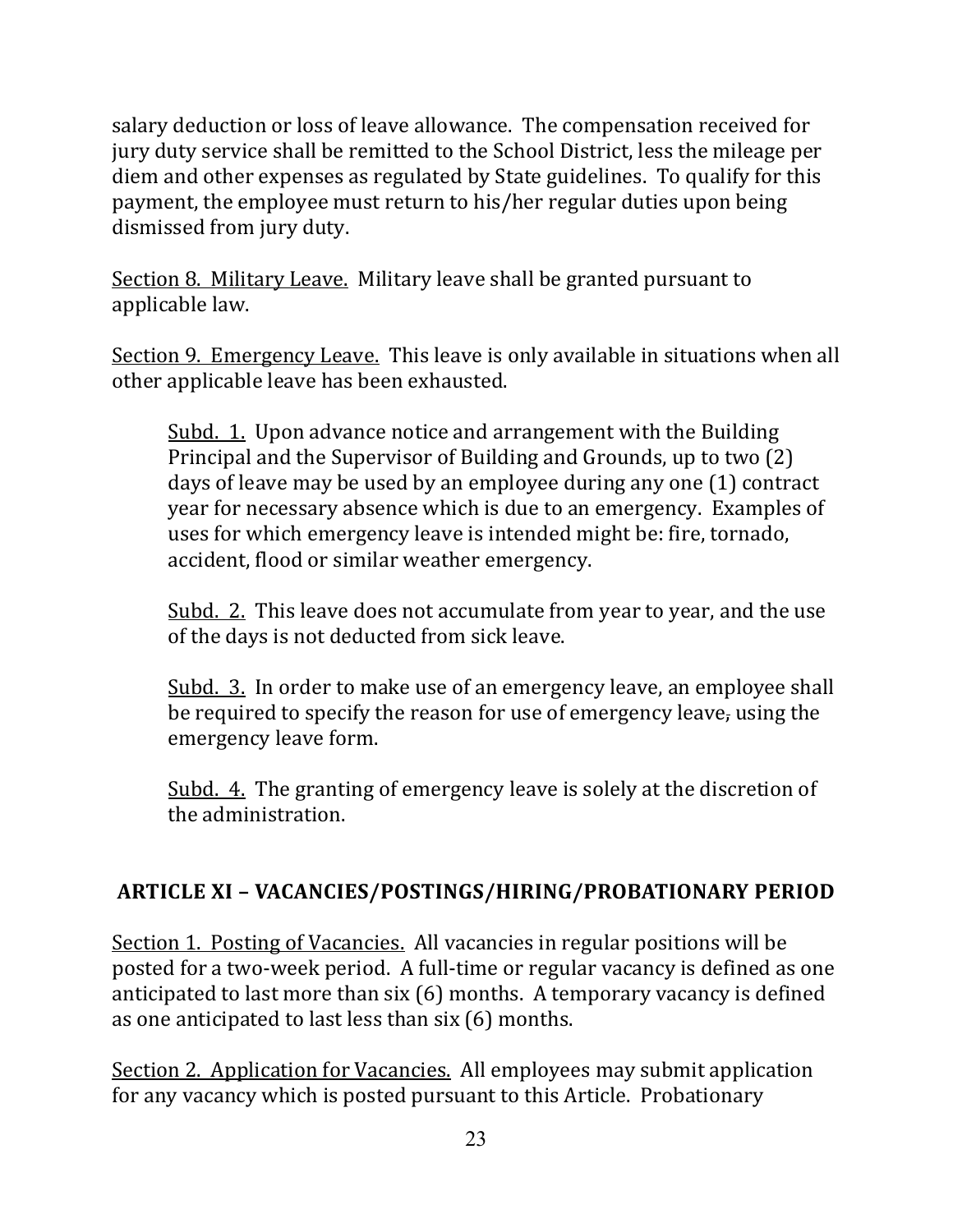employees in good standing, at the School District's discretion and not specifically hired for a weekend shift position, would also have the opportunity to apply for newly posted positions and vacancies. For lateral positions, employees may submit an application and be awarded a new position no more than once every six (6) months. In extenuating circumstances, the supervisor of buildings and grounds may waive the six month requirement. Whether or not such waiver will be granted, and under what circumstances, will be at the discretion of the supervisor of buildings and grounds after a review of all the circumstances.

Section 3. Filling of Vacancies. Notice of the candidate selected to fill the vacancy shall be given within fifteen (15) working days after the closing of the position, whenever practicable.

Section 4. Application of Seniority. Seniority will apply in the filling of vacancies provided an employee has the qualifications to perform the duties and responsibilities of the position.

Subd. 1. Seniority preference will be provided in cases when qualified employees apply to an equivalent position that is perceived to have a shift preference or positions other than Head Engineer, Night Lead, Lead Grounds Worker and Custodian/Maintenance over 200,000 square feet

Subd. 2. Seniority preference is excepted in the filling of the positions Head Engineer, Night Lead, Lead Grounds Worker and Custodian/Maintenance over 200,000 square feet. Those positions shall be filled as provided in Section 5 below.

Section 5. Extra Responsibility Differential Positions (Head Engineer, Night Lead, Lead Grounds Worker, Custodian/Maintenance over 200,000 square feet)

Subd. 1.In filling the positions of Head Engineer, Night Lead, Lead Grounds Worker and Custodian/Maintenance over 200,000 square feet, the position shall be filled by the District with the most qualified internal or external candidate. In making its determination to award the position , the School District shall consider the applicants' qualifications, aptitude for the position, as well as the applicants' length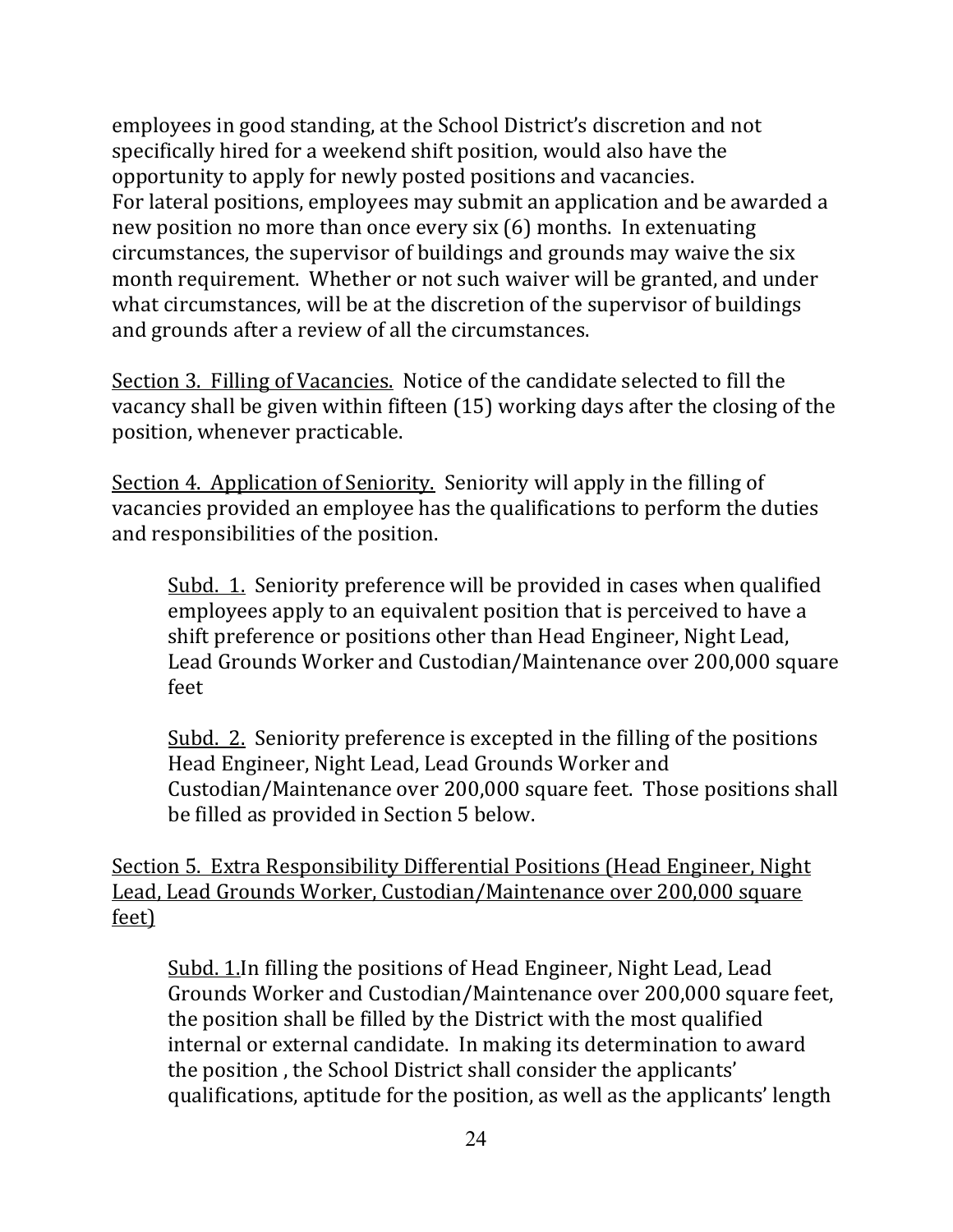of service with the School District, along with other relevant factors. Final decisions for employment will be made by the District.

Section 6. Outside Applicants. The School District reserves the right to fill any position with an outside applicant if internal candidates do not have the needed qualifications for the position or if no internal candidates apply.

Section 7. Administrative Transfers. Seniority and posting shall not apply in an administrative transfer involving permanent employees. Transfers of this nature will be discussed with the exclusive representative prior to final disposition.

Section 8. Probationary Period. An employee under the provisions of this Agreement shall serve a probationary period not to exceed one hundred and twenty (120) working days of continuous service. At the School District's discretion, upon approval of the Union, the District may extend an employee's probationary period. During this probationary period, the School District shall have the right to discharge with or without cause. Such terminated probationary employees shall not have access to the grievance arbitration clause of this contract.

Section 9. Probationary Period, Change of Classification. In addition to the initial probationary period, an employee transferred or promoted to a different classification shall serve a new probationary period of sixty (60) working days in any such new classification. If during this sixty (60) days the employee's performance in the new classification is unsatisfactory, the School District shall have the right to reassign the employee to his/her former job and re-post the position.

## **ARTICLE XII – SENIORITY**

Section 1. Recognition. The parties recognize the principle of seniority in the application of this Agreement within classifications concerning reduction or increase of work force, preference of shift assignment, and assignment of vacation period. In regard to vacancies and promotions, the provision of ARTICLE XI above shall apply.

Section 2. Date. Employees shall acquire seniority upon completion of the probationary period as defined in this Agreement. Upon acquiring seniority,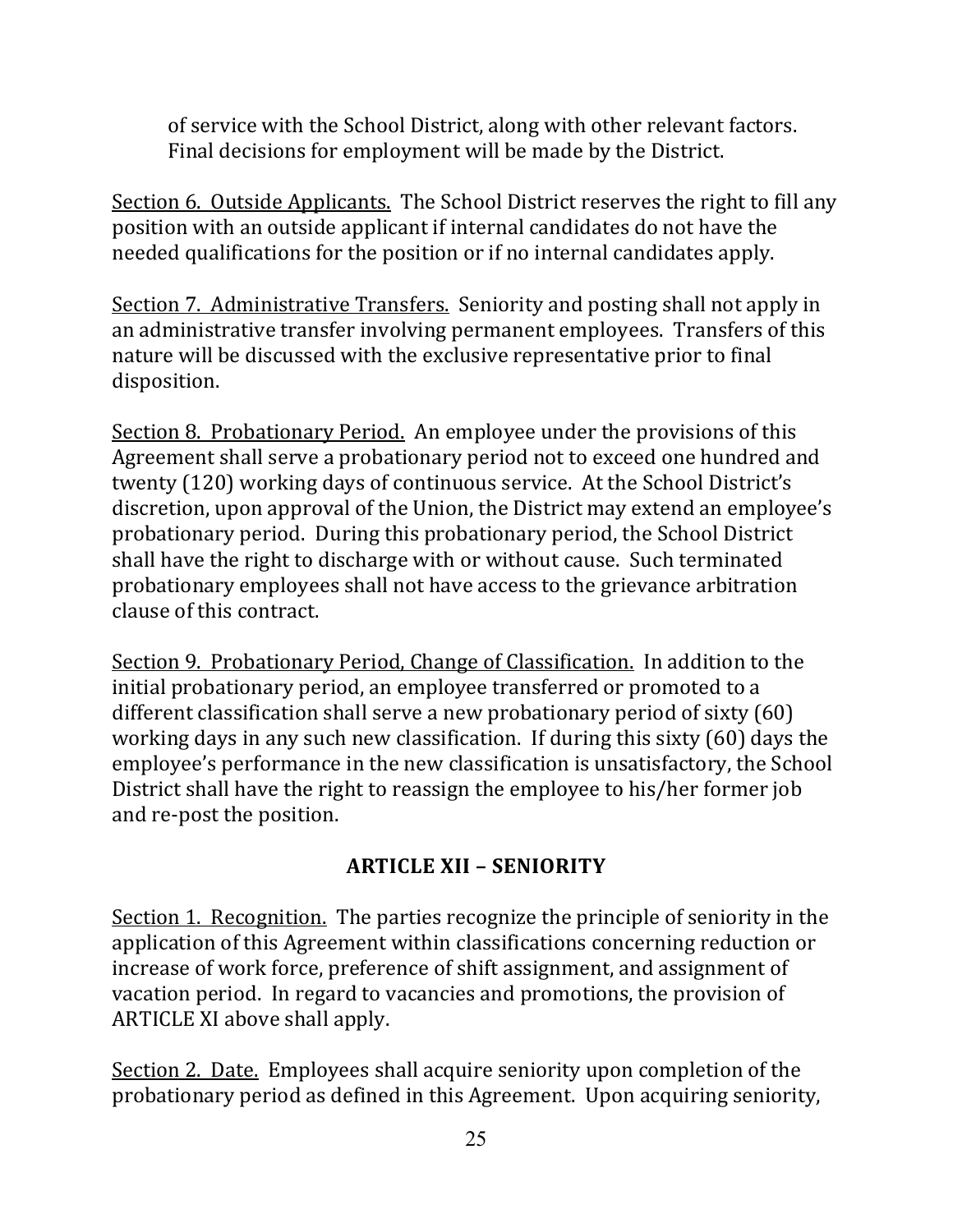the seniority date shall relate back to the date of original hire in a classification covered by this Agreement. If more than one (1) employee is hired at the same time, whoever accepts the job first (time) shall have the higher seniority. Seniority ranking shall be by date, time, and alphabet.

Subd. 1. For the purpose of benefits only, School District seniority will be from original date of hire in any School District position.

Subd. 2. Bargaining Unit Seniority. Employees shall acquire bargaining unit seniority upon completion of the probationary period as defined in this Agreement. Upon acquiring bargaining unit seniority, the bargaining unit seniority date shall relate back to the date of original hire in the bargaining unit. If more than one (1) employee is hired at the same time, whoever has the higher last four (4) digits on his/her Social Security number shall have the higher seniority.

Section 3. Lay off Application. An employee on lay off shall retain and continue to accrue his/her seniority. He/she has the right to recall within classification in seniority order for a period of one (1) year after the date of lay off. (See ARTICLE V, Section 4 above.)

Section 4. Termination of Seniority. Seniority shall terminate for any of the following reasons:

- voluntary resignation,
- termination for cause,
- layoff for longer than the time frame outlined in ARTICLE V, Section 4 above, or
- working in a position outside of the bargaining unit for more than one (1) year from the date of transfer.

Section 5. Seniority List. The School District shall publish a seniority list by January 15 or as soon thereafter as possible.

 Sub. 1. Any employee whose name appears on the seniority list and who disagrees with the order of seniority shall notify the Human Resource Administrative Office within twenty (20) days from the date of the publication of said list and supply written documentation/reasons and a request for any change to the seniority list. The School District shall evaluate all such written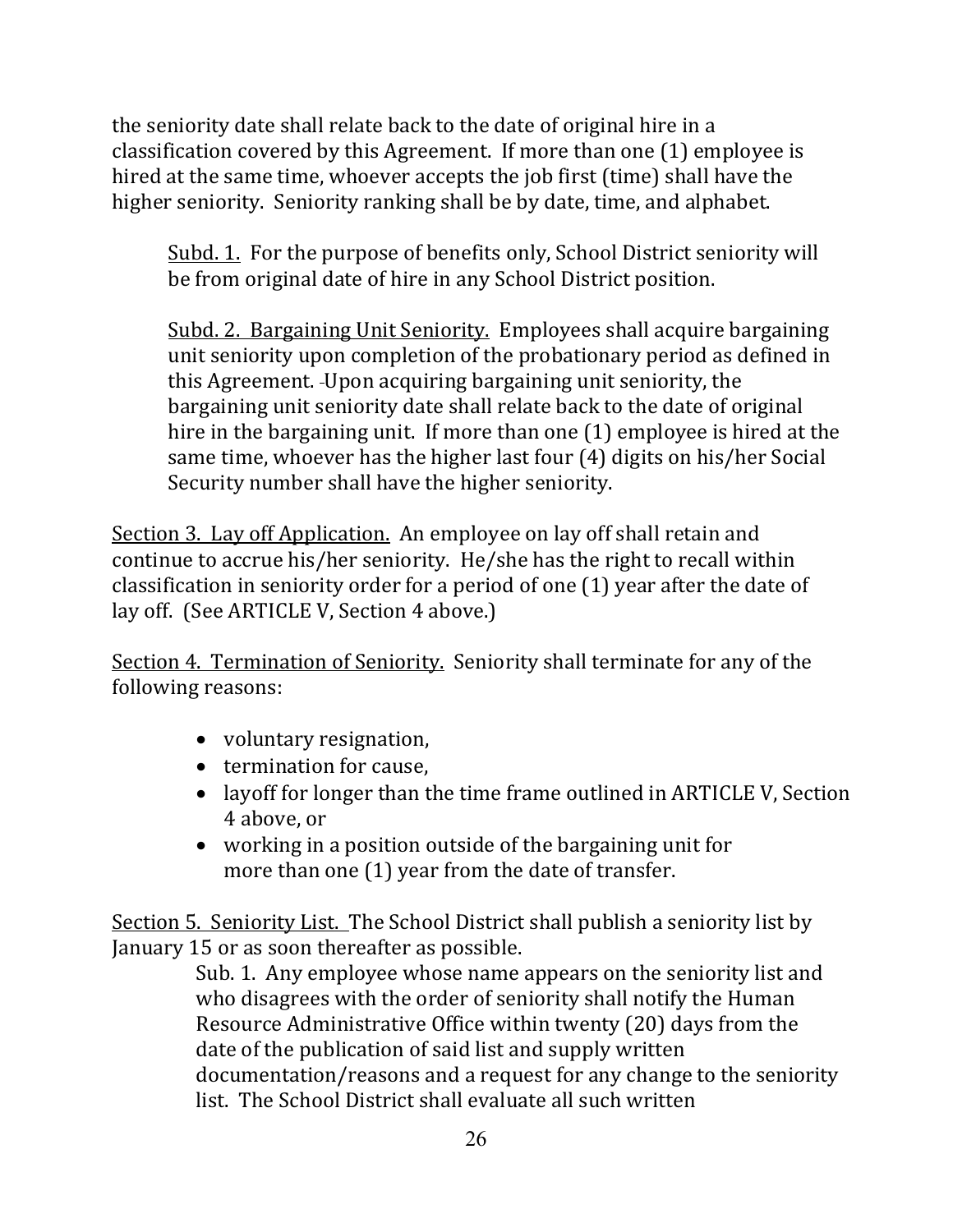communications regarding the order of seniority and make any appropriate changes. A final seniority list shall be prepared and published by the School District upon any changes made to the original seniority list.

## **ARTICLE XIII – DISCIPLINE/SUSPENSION/DISCHARGE**

Section 1. Employee Discipline.

Subd. 1. A non-probationary employee may be disciplined for cause. The causes for discipline include but are not limited to:

- unsatisfactory job performance,
- stealing,
- intoxication or using mood altering chemicals on the job,
- insubordination,
- failure to report to work without proper notification,
- misuse of the leave provisions of this Agreement, and
- violation of any School District policy.

A meeting with the employee and exclusive representative would generally precede employee discipline. The School District reserves the right to suspend or discharge immediately under extreme and unusual circumstances.

Subd. 2. The School District follows the principles of progressive discipline and shall discipline for just cause. The normal progression of discipline for minor offenses shall be as follows:

- verbal warning (documented in file),
- written warning (copy to exclusive representative),
- suspension / demotion (copy to exclusive representative), and
- termination (copy to exclusive representative).

Section 2. Suspension.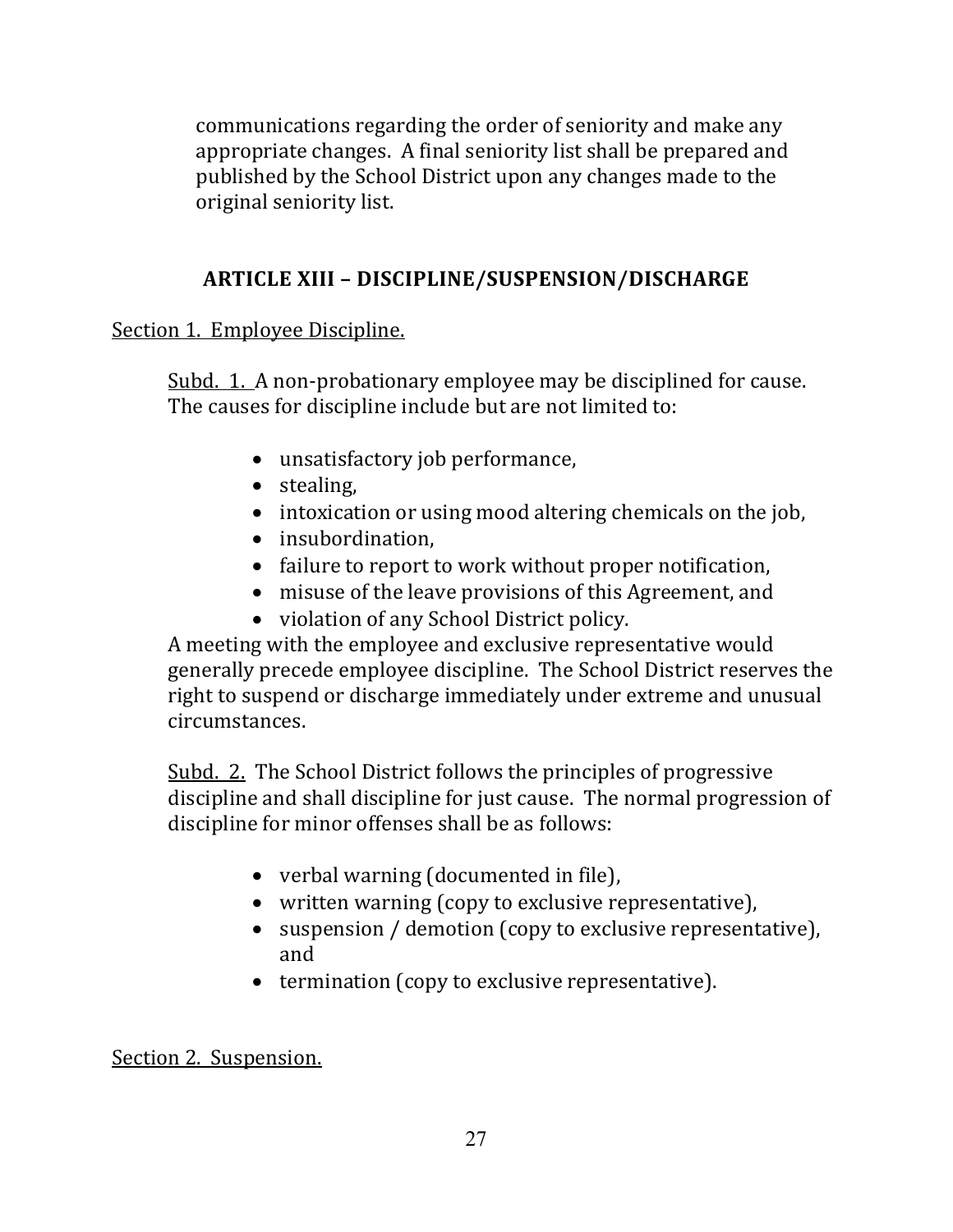Subd. 1. An employee may be suspended without pay for good and sufficient reason. Any such suspension is subject to the grievance procedure.

Subd. 2. The suspension shall take effect upon receipt by the employee of the written notice of suspension. The suspension shall continue in effect for the time period provided in the written notice or as otherwise decided by the School Board, but not to exceed a period of thirty (30) working days.

## **ARTICLE XIV – SEVERANCE PAY INSURANCE GROUP ELIGIBILITY AT RETIREMENT**

Section 1. Eligibility for Severance Pay. Only those employees who were hired prior to July 1, 1992, and have served fifteen (15) continuous years as a custodial or maintenance employee for the School District are eligible for severance pay or early retirement provisions of this contract. Employees hired after July 1, 1992 are not eligible for the provisions of this section.

Subd. 1. Eligible employees shall accumulate five (5) days of unused sick leave for each full year of employment in the School District up to a maximum of one hundred (100) days. In applying these provisions, the daily rate of pay for an eligible employee shall be the basic daily rate at the time of retirement, as provided in the basic salary schedule for that year.

Subd. 2. Compensation for severance shall be paid by the School District in the following manner:

> • One hundred percent (100%) shall be paid in the employee's name to the District's designated Health Care Savings Plan (HCSP)Payments shall be paid by the District in equal installments over a period of time not to exceed twenty-four (24) months. Payments shall be made of 1/3 by June 30 of the year of retirement,  $1/3$  on the following January 1<sup>st</sup> and the final  $1/3$  on the next January 1<sup>st</sup>. Zero percent  $(0\%)$  shall be paid in the employee's name to a 403b plan. Payments shall be made of  $1/3$  by June  $30<sup>th</sup>$  of the year of retirement,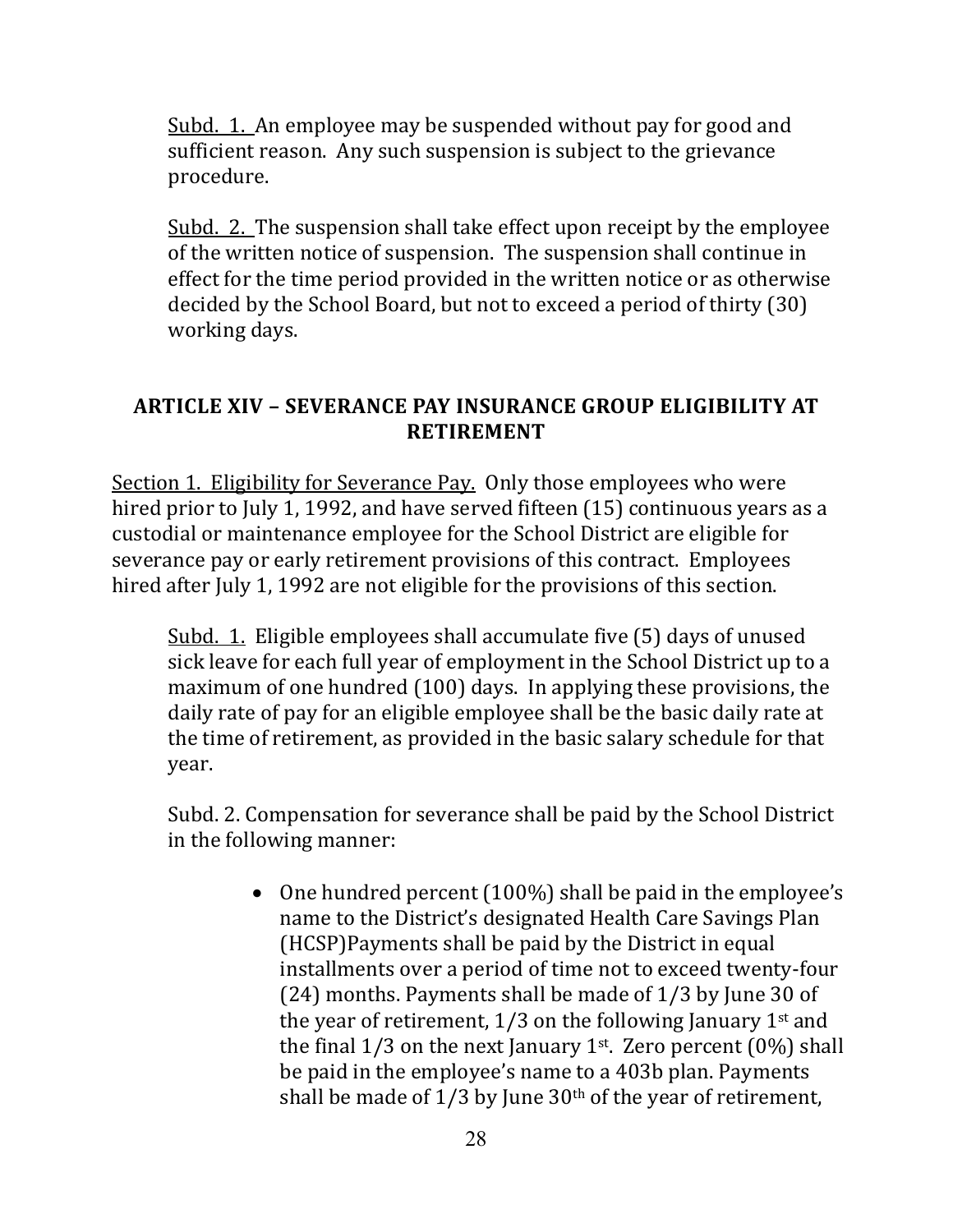1/3 on the following January 1<sup>st</sup> and the final 1/3 on the next January 1<sup>st</sup>. Zero percent (0%) shall be paid to the employee in cash. Payments shall be paid by the District in equal installments over a period of time not to exceed twenty-four (24) months. Payments shall be made of  $1/3$  by June  $30<sup>th</sup>$  of the year of retirement,  $1/3$  on the following January 1st and the final  $1/3$  on the next January  $1<sup>st</sup>$ . If the employee dies with a portion of his/her compensation for unused sick leave unpaid, the full balance then due shall be paid, to the employee's named beneficiary, if any, otherwise to the employee's estate.

Subd. 3. Severance pay shall not be granted to a custodial or maintenance employee who is laid off or terminated for cause.

#### Section 2. Participation in Group Insurance at Retirement.

An employee retiring from the School District and under the provisions of PERA shall be eligible to continue participation in the School District group insurance programs (health insurance, dental insurance, life insurance, supplemental life insurance) as permitted under the insurance policy provisions provided the employee pay the entire premium for such group insurance programs commencing with the beginning of the retirement (see District Website, Human Resources for specific coverage available). It is the responsibility of the employee to pay the monthly premium amounts in advance and on such dates as determined by the District/Third Party Administrator. The right to continue participation in such group insurance programs will discontinue upon the failure of the employee to pay the premiums to the District/Third party administrator, or the expiration of insurance availability under the insurance policy provisions. Since long-term disability insurance coverage replaces salary, and there is no salary for a retiree, long term disability insurance coverage is not available.

Section 3. Post-Retirement Health Care Savings Plan (HCSP). The School District shall provide an opportunity for employees to participate in a postretirement health care savings plan as authorized under MS 352.98.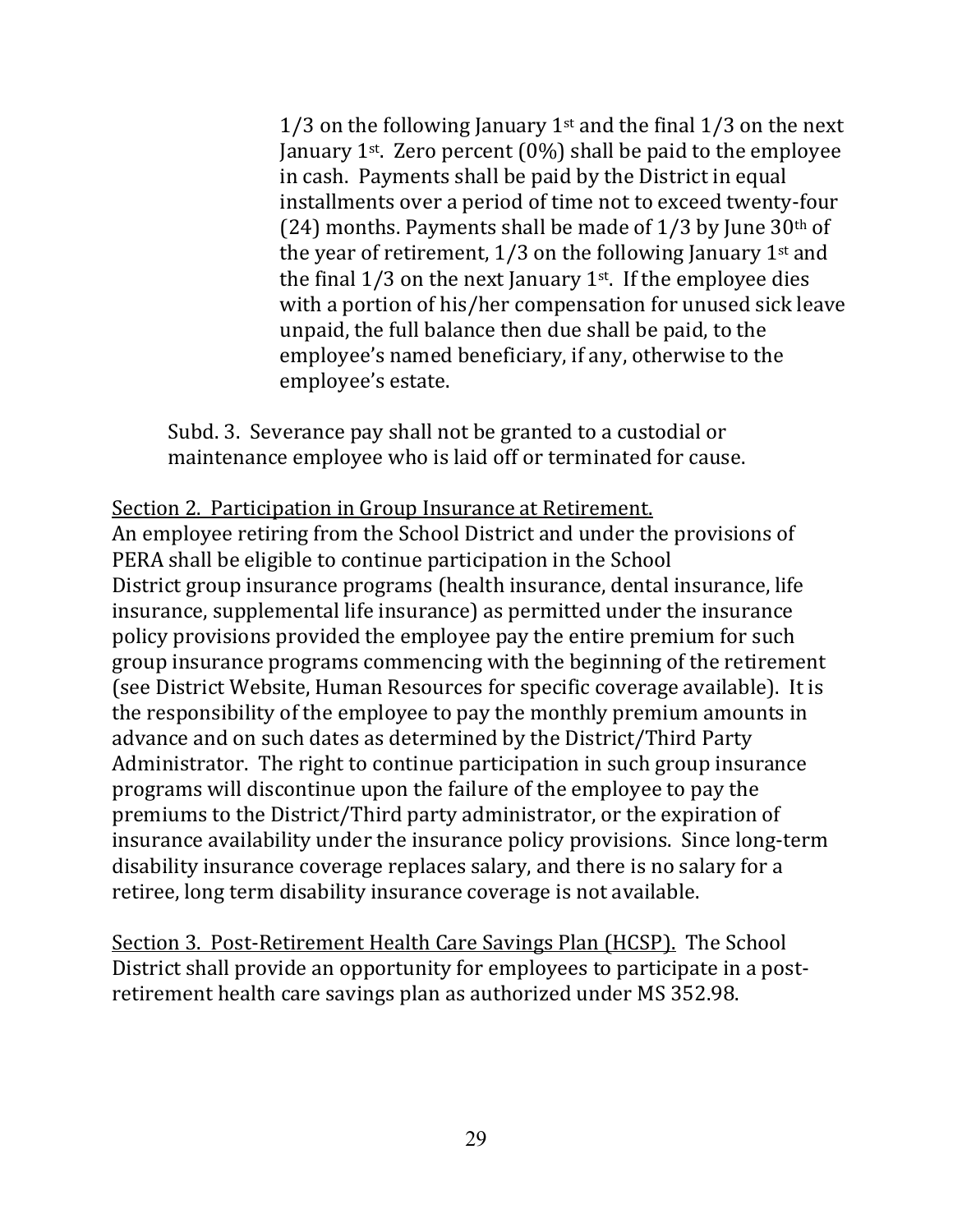## **ARTICLE XV – DEFERRED COMPENSATION PLAN**

A deferred compensation program is available to all employees through the School District's approved investment providers. All full-time employees (ARTICLE III, Section 3. above) in a regular position, beginning their third  $(3^{rd})$ year of employment in the School District will be eligible to participate in the deferred compensation matching program.

Subd. 1. Employees who began their third  $(3<sup>rd</sup>)$  year of employment in the School District prior to July 1, 1992, are eligible to participate in the deferred compensation matching program in addition to the severance program. Should these employees participate in the deferred compensation matching program and become eligible for severance pay pursuant to ARTICLE XIV above, the total School District matching contribution will be subtracted from the severance amount. This provision does not include accrued interest which is the property of the employee.

Subd. 2. An eligible employee must notify the payroll office, in writing, of his/her intention to participate in the District's matching program and the amount of the employee's contribution. This notice shall continue from year to year at the specified amount unless the employee notifies the payroll office in writing of any change. Eligible employees may elect to participate in the District's matching program at the time of open enrollment (for the following contract year) or at any time during the eligible contract year.

Subd. 3. The School District will pay it's matching share of FICA and PERA taxes as provided for by the Minnesota Deferred Compensation legislation.

Subd. 4. The School District will match eligible employee contributions in the following amounts:

| $\bullet$ beginning year 3 through 10 | $=$ up to \$400 yearly |
|---------------------------------------|------------------------|
| • beginning year 11 through 20        | $=$ up to \$600 yearly |
| • beginning year $21+$                | $=$ up to \$800 yearly |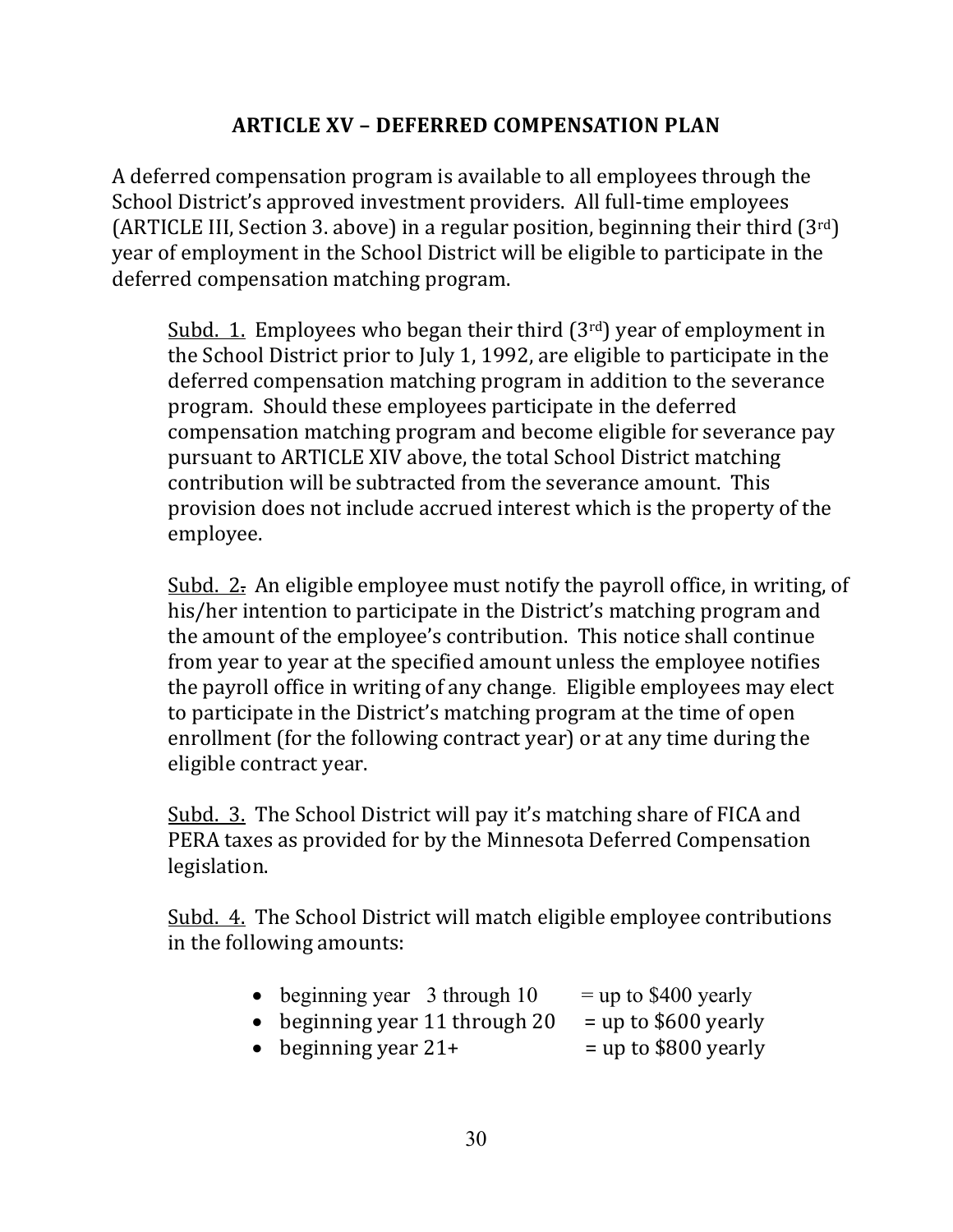Subd. 5. Employees on unpaid leave may not participate in the deferred compensation matching program and tax sheltered annuities plan as entitled under Minnesota and Federal statute and Internal Revenue Service (IRS) rulings.

## **ARTICLE XVI – GRIEVANCE PROCEDURE**

Section 1. Grievance Definition. The word "grievance" shall mean a written allegation by an employee resulting in a dispute or disagreement between the employee and the School District as to the interpretation or application of terms and conditions of employment insofar as such matters are contained in this Agreement.

Section 2. Representative. The employee, administrator, or School Board may be represented during any step of the procedure by any person or agent designated by such party to act on the party's behalf.

#### Section 3. Definitions and Interpretations.

Subd. 1. Time limits specified in this Agreement may be extended by written mutual agreement.

Subd. 2. Reference to the word "days" regarding time periods in this procedure shall refer to working days. The term "working day" is defined as all week days not designated as holidays by state law.

Subd. 3. In computing any period of time prescribed or allowed by procedures in this article, the date of the act, event, or default for which the designated period of time begins to run shall not be included. The last day of the period so computed shall be counted, unless it is a Saturday, Sunday, or a legal holiday, in which event the period runs until the end of the next day which is not a Saturday, Sunday, or a legal holiday.

Subd. 4. The filing or service of any notice or document required by this Agreement shall be considered timely if it is personally served or if it bears a certified postmark of the United States Postal Service within the time period.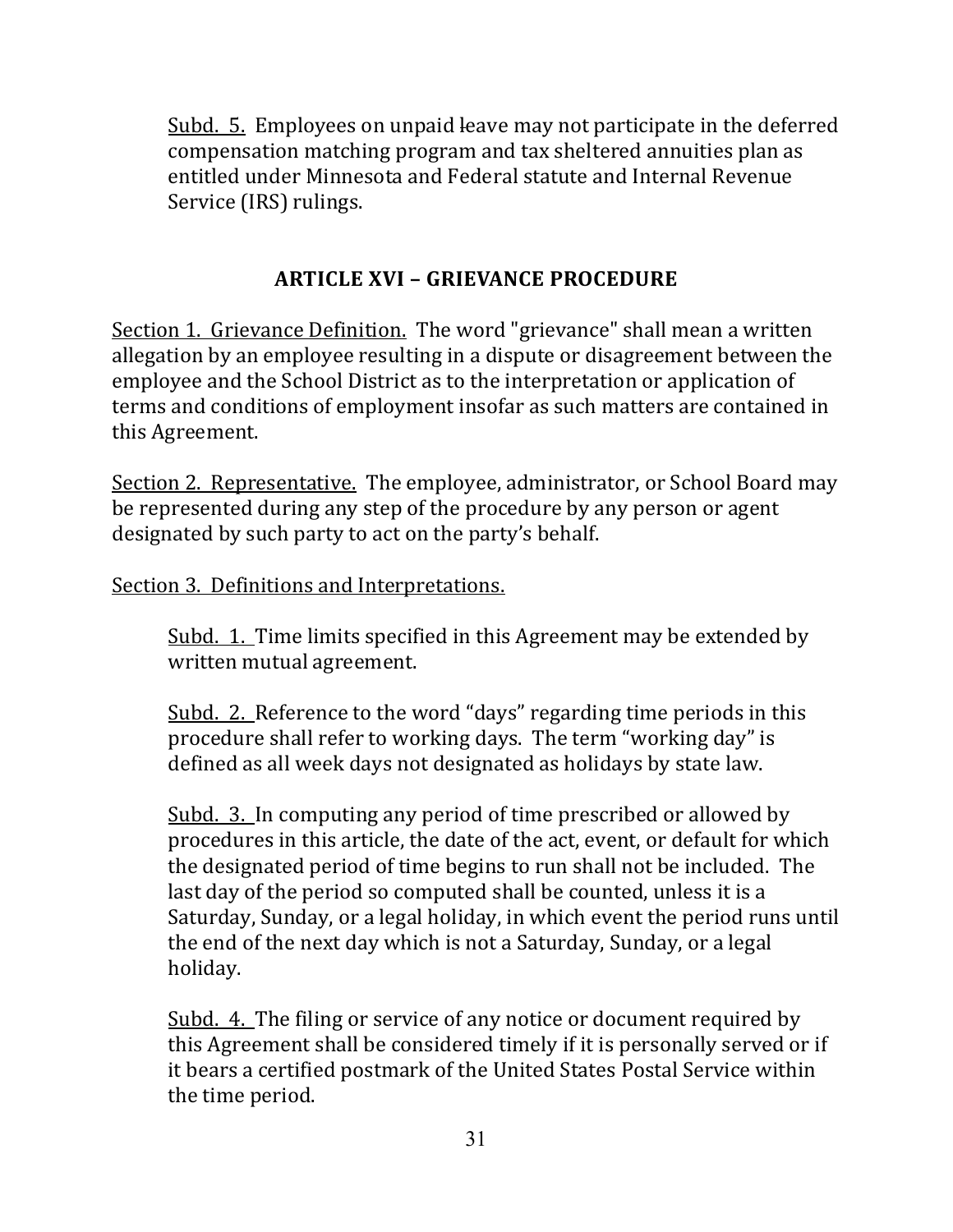Section 4. Time Limitations and Waiver. A grievance shall not be valid for consideration unless the grievance is submitted in writing to the School District's designee, setting forth the facts and the specific provision(s) of the Agreement allegedly violated and the particular relief sought within twenty (20 days) after the date that the first event giving rise to the grievance occurred. Failure to file any grievance within such period shall be deemed a waiver of that grievance. Failure to appeal a grievance from one level to another within the time periods provided below shall constitute a waiver of the grievance. An effort shall first be made to resolve an alleged grievance informally between the employee and the School District's designee.

Section 5. Resolution of Grievance. The School District and the exclusive representative shall attempt to resolve all grievances through informal discussions. If this attempt is unsuccessful, the grievance shall move to Level 1 of the Grievance Procedure.

Subd. 1. Level I. If the grievance is not resolved through informal discussions, the grievance shall be reduced to writing and submitted to the School District within twenty (20) days after the date that the first event giving rise to the grievance occurred. The School District designee shall give a written decision on the grievance to the parties involved within ten (10) days after receipt of the written grievance.

Subd. 2. Level II. In the event the grievance is not resolved in Level I, the decision rendered may be appealed to the Superintendent, provided such appeal is made in writing within five (5) days after receipt of the decision of Level I. If a grievance is properly appealed to the Superintendent, the Superintendent or his/her designee shall set a time to meet regarding the grievance within fifteen (15) days after receipt of the appeal. Within ten (10) days after the meeting, the Superintendent or his/her designee shall issue a decision in writing to the parties involved.

Section 6. School Board Review. The School Board reserves the right to review any decision issued under Level I or Level II of this procedure at the request of the grievant or at its own instance provided each party is notified of its intention to review within ten (10) days after a decision in Level I or Level II has been rendered. In the event the School Board reviews a grievance under this Section, the School Board reserves the right to affirm, reverse or modify such decision. A committee or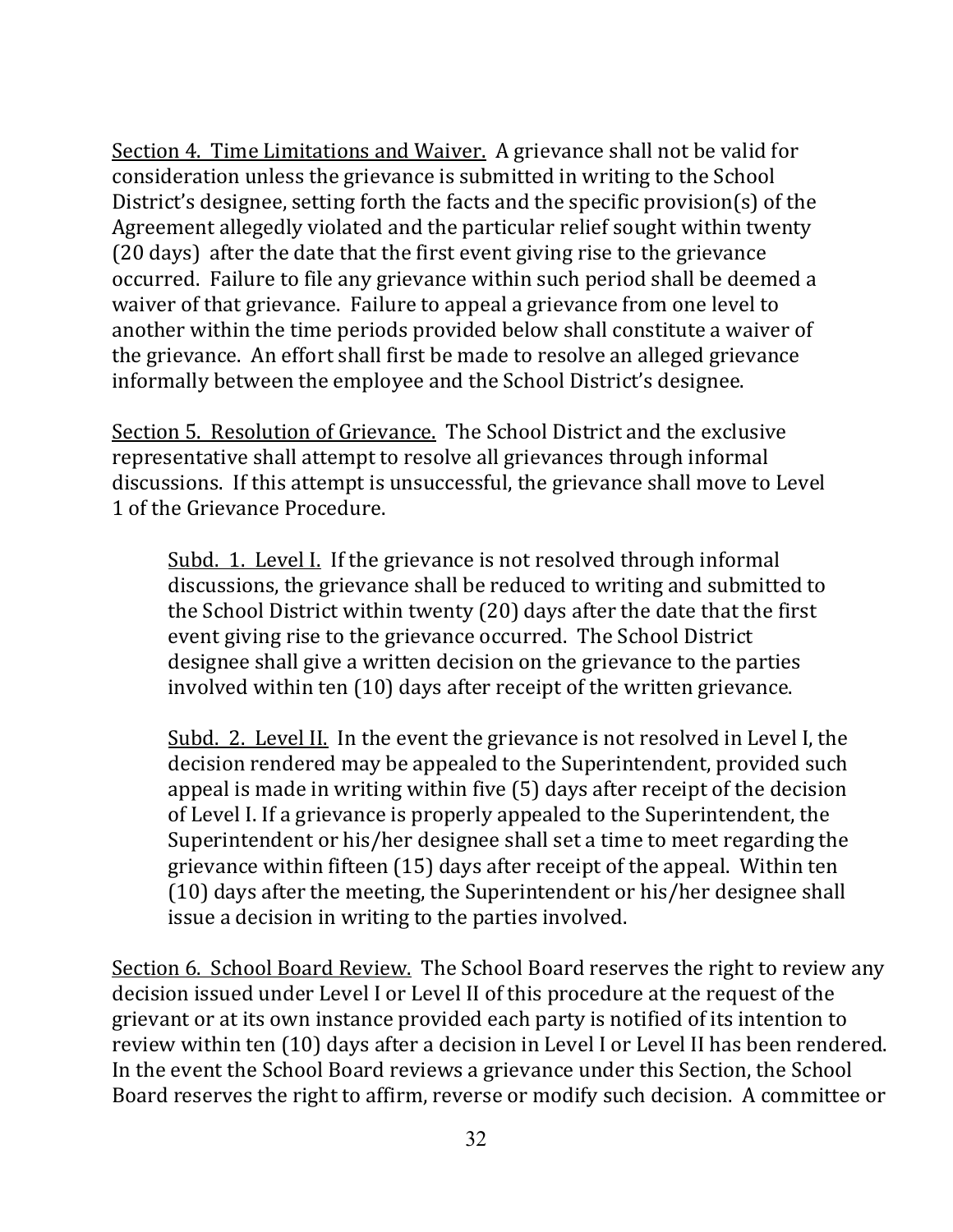representative(s) of the School Board may be designated by the School Board to hear the appeal at this level, and report its findings and recommendations to the School Board. The School Board shall then render its decision.

Section 7. Denial of Grievance. Failure by the School Board or its representative to issue a decision within the time period provided in this article shall constitute a denial of the grievance, and the employee may appeal it to the next level.

Section 8. Mediation. (Optional by mutual agreement) The parties may call for mediation of the dispute by a mediator mutually agreed upon from the local office of the Bureau of Mediation Services (BMS). A recommendation for settlement of the dispute by the mediator shall not be final and binding upon either party unless it is mutually agreed.

Section 9. Arbitration Procedures. In the event that the employee and the School Board are unable to resolve any grievance, the grievance may be submitted to arbitration as defined below:

Subd. 1. Request. A request to submit a grievance to arbitration must be in writing signed by the aggrieved party, and such request must be filed in the office of the Superintendent within ten (10) days following the decision in Level II or within ten (10) days after the decision of the School Board if the School Board reviews a decision pursuant to Section 6, of the grievance procedure.

Subd. 2. Prior Procedure Required. No grievance shall be considered by the arbitrator which has not been first duly processed in accordance with the grievance and appeal provisions.

Subd. 3. Selection of Arbitrator. Upon the prior submission of a grievance under the terms of this procedure, the parties shall within ten (10) days after the request to arbitrate, attempt to agree upon the selection of an arbitrator. If no agreement on an arbitrator is reached, either party may request the Commissioner of the BMS, to furnish a list of seven (7) perspective arbitrators to the parties. From this list, each party shall alternately strike one (1) name until one (1) name remains. The last remaining name shall be designated the arbitrator.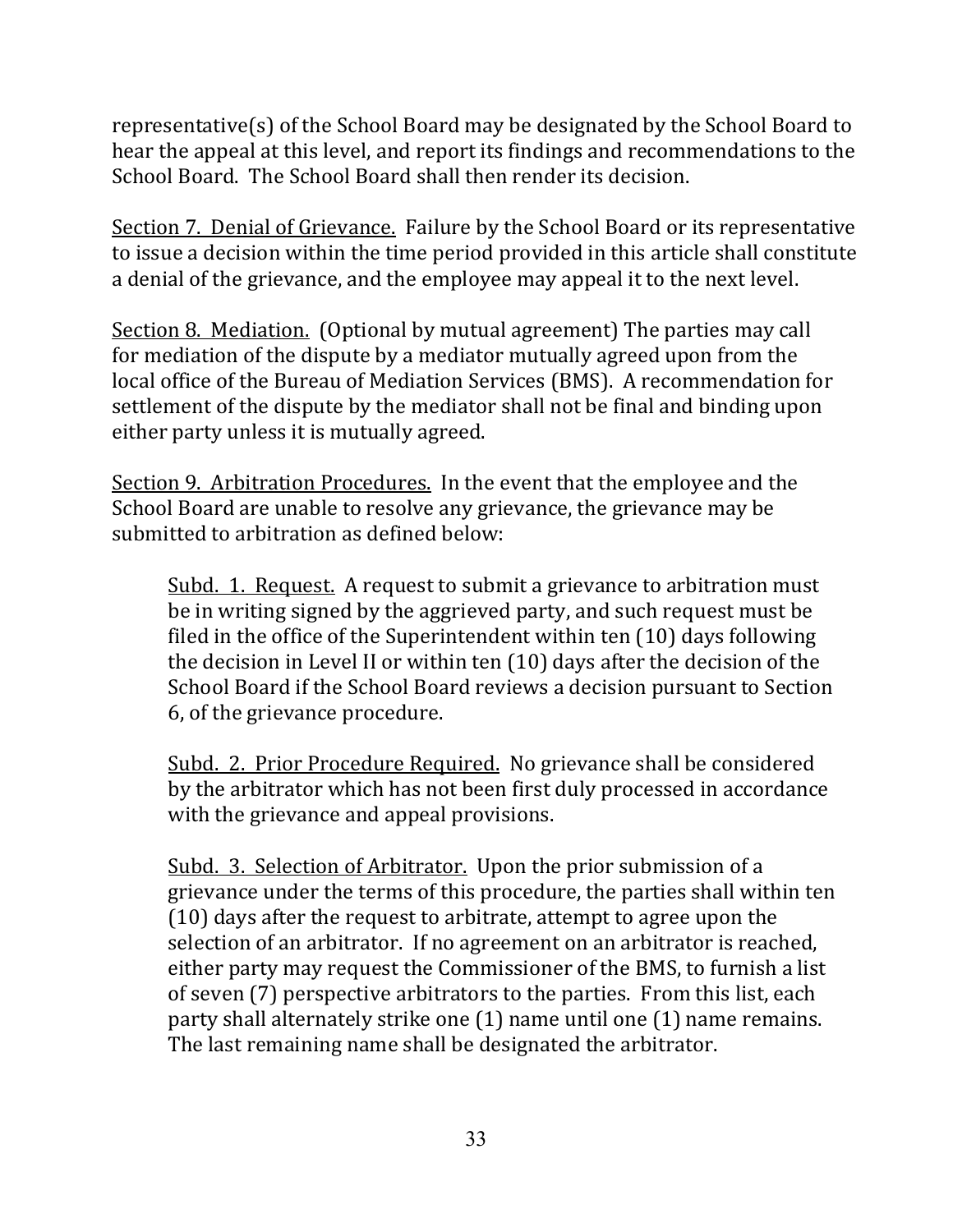Subd. 4. Submission of Grievance Information. Upon appointment of the arbitrator, the appealing party shall, within five (5) days after notice of appointment, forward to the arbitrator, with a copy to the School District, the following:

- the issues involved
- statement of the facts
- position of the grievant
- the written documents relating to Section 5, Article XV of the grievance procedure.

The School District may make a similar submission of information relating to the grievance either before or at the time of the hearing.

Subd. 5. Hearing. The grievance shall be heard by a single arbitrator, and both parties may be represented by such person or persons as they may choose and designate, and the parties shall have the right to a hearing at which time both parties will have the opportunity to submit evidence, offer testimony and make oral or written arguments relating to the issues before the arbitrator. The proceedings before the arbitrator shall be a hearing denovo.

Subd. 6. Decision. Decisions by the arbitrator in cases properly before him/her shall be final and binding upon the parties, subject, however, to the limitations of arbitration decisions as provided in the P.E.L.R.A.

Subd. 7. Expenses. Each party shall bear its own expenses in connection with arbitration including expenses relating to the party's representatives, witnesses, and any other expenses which the party incurs in connection with presenting its case in arbitration. A transcript or recording of the hearing shall be made at the request of either party. The parties shall share equally the fees and expenses of the arbitrator, and the cost of the transcript or recording if requested by either or both parties, and any other expenses which the parties mutually agree are necessary for the conduct of the arbitration. However, the party ordering a copy of the transcript shall pay for such copy.

Subd. 8. Jurisdiction. The arbitrator shall have jurisdiction over disputes or disagreements relating to grievances properly before the arbitrator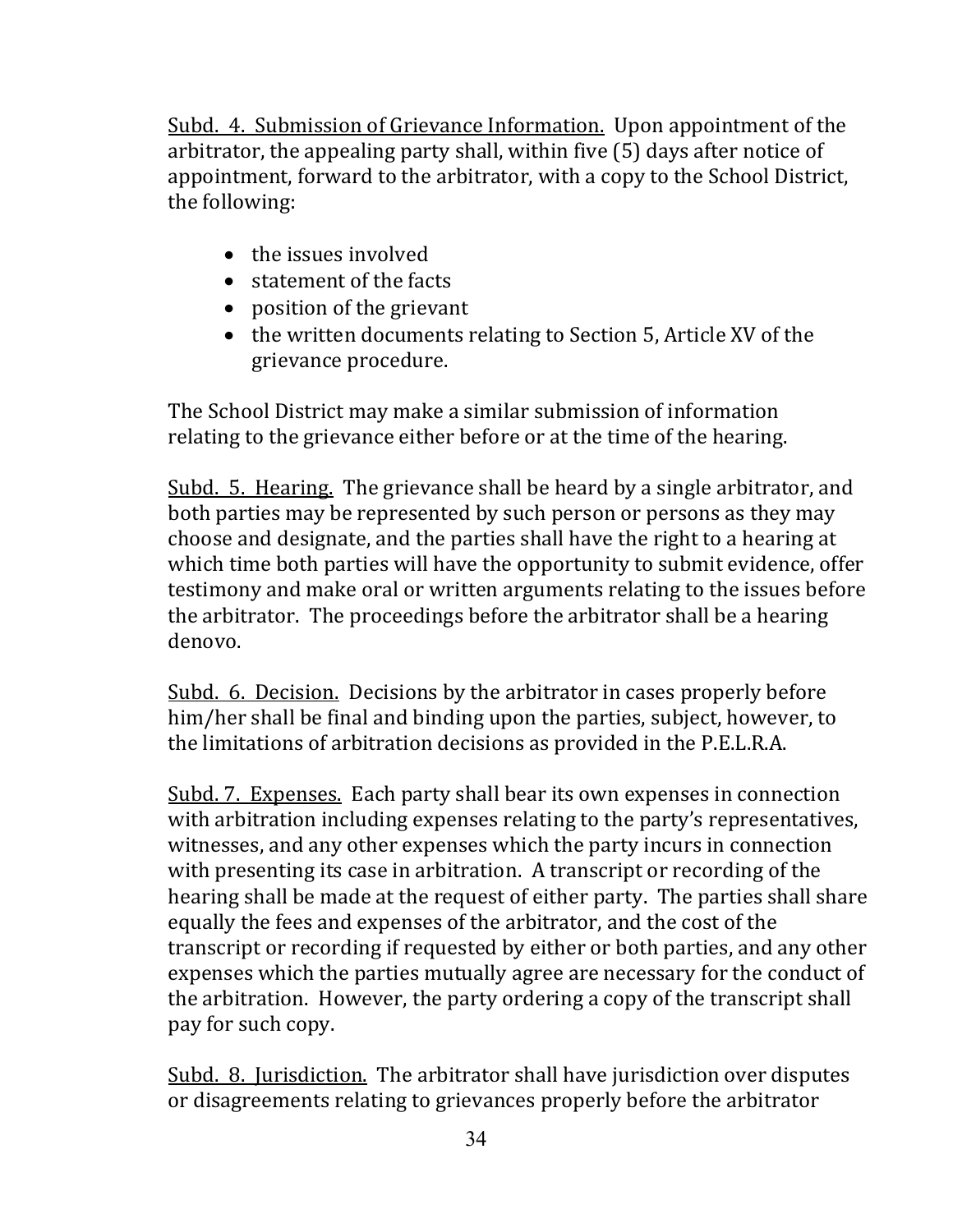pursuant to the terms of this procedure. The jurisdiction of the arbitrator shall not extend to proposed changes in terms and conditions of employment as contained in this Agreement: nor shall an arbitrator have jurisdiction over any grievance which has not been submitted to arbitration in compliance with the terms of the grievance and arbitration procedure as outlined in this article; : nor shall the jurisdiction of the arbitrator extend to matters of inherent managerial policy, which shall include, but are not limited to such areas of discretion or policy as the functions and programs of the School District, its overall budget, utilization of technology, the organization structure, and selection and directions and number of personnel. In considering any issue in dispute, the arbitrator's order shall give due consideration to the statutory rights and obligations of the Public School Board to efficiently manage and conduct its operation within the legal limitations surrounding the financing of such operations.

## **ARTICLE XVII – MISCELLANEOUS**

Section 1. Pay Dates. Pay dates shall be on the fifteenth  $(15<sup>th</sup>)$  and the last day of each month.

Section 2. Direct Deposit. All employees shall be paid through direct deposit.

## Section 3. Per Diem and Mileage Allowance.

The per diem and mileage allowance for all employees will meet IRS guidelines as specified by School Board policy. All claims will be verified and processed through the Finance Department. Reimbursement shall be consistent with School Board policy.

## **ARTICLE XVIII – DURATION**

Section 1. Terms and Reopening Negotiations. This Agreement shall remain in full force and effect for a period commencing on July 1, 2020 through June 30, 2022 and thereafter until modifications are made pursuant to the P.E.L.R.A. If either party desires to modify or amend this Agreement commencing on July 1, 2020, it shall give written notice of such intent no later than May 1, 2022, unless otherwise mutually agreed, the parties shall not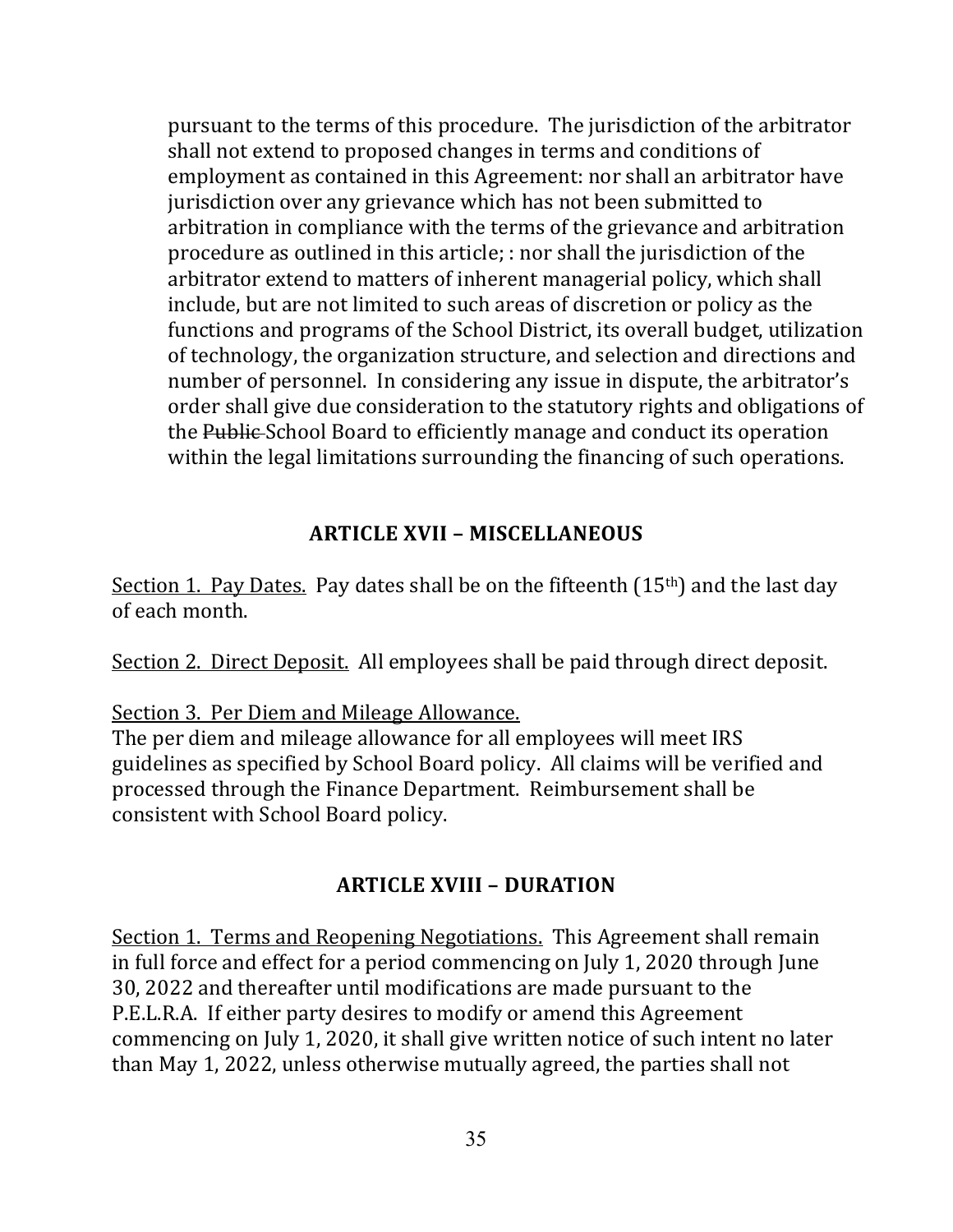commence negotiations more than ninety (90) days prior to the expiration of the Agreement.

Section 2. Effect. This Agreement constitutes the full and complete Agreement between the School District and the exclusive representative. The provisions of this Agreement relating to terms, and conditions of employment supersede all prior Agreements, resolutions, practices, and School District policies, rules, or regulations concerning terms and conditions of employment inconsistent with these provisions.

Section 3. Finality. Any matters relating to the current Agreement term, whether or not referred to in this Agreement, shall not be open for negotiations during the term of this Agreement.

Section 4. Severability. The provisions of this Agreement shall be severable, and if any provisions or the application of any such provisions under any circumstances is held invalid, it shall not affect any other provisions of this Agreement or the application of any provisions.